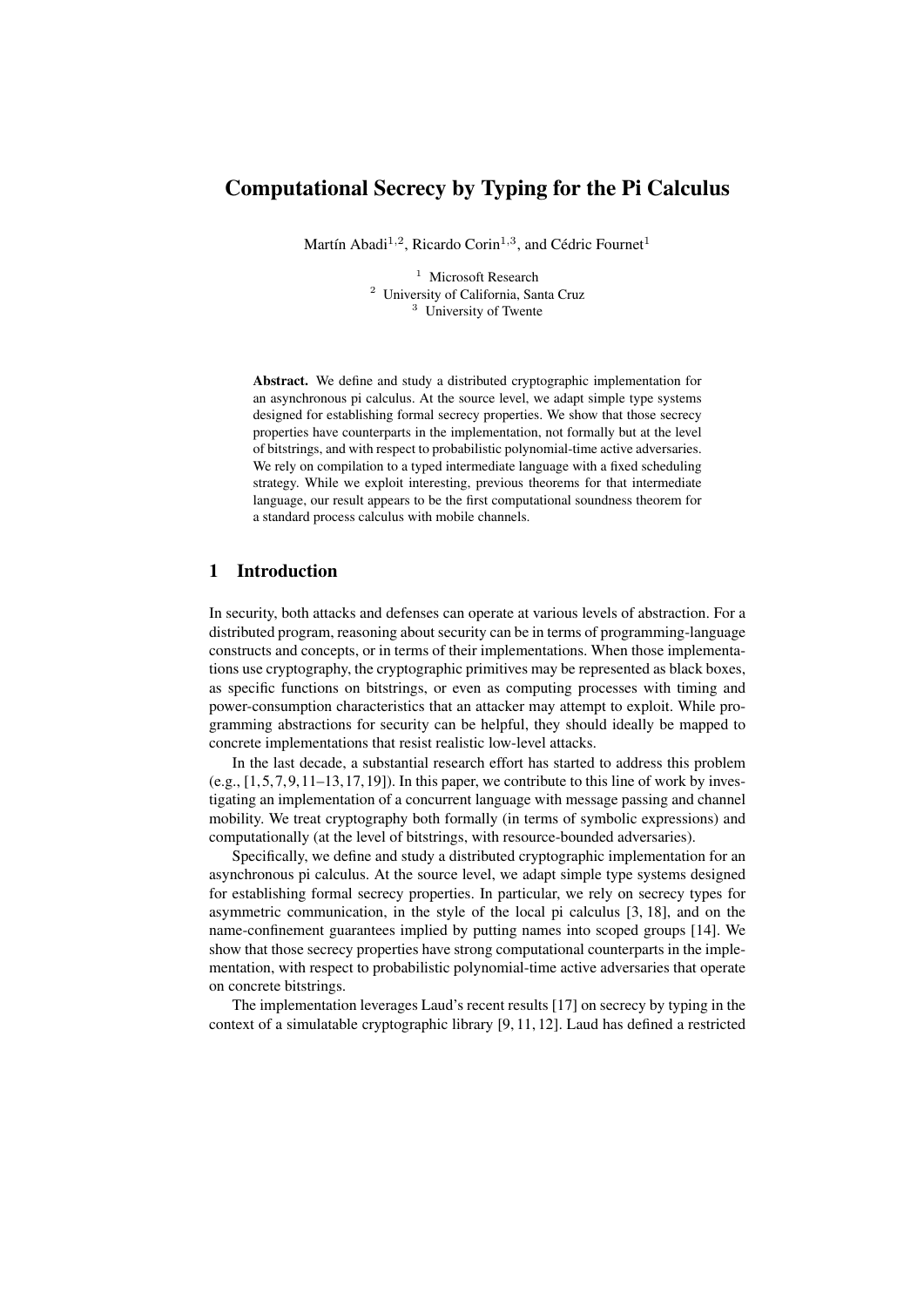variant of the spi calculus [6] with a fixed scheduling strategy and without channel mobility (so with fixed, global communication ports). We use Laud's calculus as an intermediate language: we translate the pi calculus to his calculus, then rely on his use of the simulatable cryptographic library. Laud employs a type system for secrecy and proves its soundness with respect to the cryptographic library. We show that our translation is type-preserving. Then, via Laud's results, we obtain computational secrecy guarantees, as a soundness theorem for our pi calculus typings.

Related Work The comparison of formal and computational cryptography is an active research field (e.g., [7, 11, 17, 19]); it has produced computational justifications for formal models of cryptographic operations and for classes of protocols that use formal cryptography. At a higher level, we have implementations of process calculi in terms of black-box, formal cryptography (e.g.,  $[1, 4, 5]$ ). It might be tempting to try to compose the results from those two efforts. For instance, one might imagine a translation from the pi calculus to Turing machines via the spi calculus. Unfortunately, this strategy is not viable at present, and may never be. First, compiling the pi calculus to the spi calculus while preserving security guarantees is difficult at best [1]. In addition, we lack a full computational interpretation for the pi or the spi calculus; in particular, the pi calculus features non-determinism and non-termination, which seem at odds with probabilistic polynomial-time computation. Type systems do help, as does a certain realism in setting goals—for instance, aiming to preserve only secrecy properties, and not necessarily all testing equivalences. Alternatively, one may alter the pi calculus to reflect implementation constraints; Adão and Fournet [8] thus designed a calculus with mobile names (but not mobile channels) and ad hoc communications primitives, and established the computational soundness of its implementation for observational equivalence. Other works also develop implementations of abstract security functions. In particular, Canetti and Krawczyk have considered the problem of implementing secure channels [13], without however a language framework.

Our main result appears to be the first computational soundness theorem for a standard process calculus with mobile channels. In fact, the literature does not seem to contain even a computational soundness theorem for CCS. Going beyond CCS, the main difficulties that we address pertain to channel scopes and mobility, which are central to the pi calculus. Secrecy by typing can be regarded as a discipline for that mobility.

Contents Section 2 defines our source language. Section 3 presents a local type system. Section 4 explains the intermediate language. Section 5 describes a distributed implementation of the asynchronous pi calculus. Section 6 presents the computational secrecy result. Section 7 considers the addition of name groups. Section 8 concludes.

#### 2 The Source Language

This section introduces our source process calculus, by giving its syntax and semantics. It also discusses secrecy, informally.

The syntax of the calculus appears in Figure 1. It assumes an infinite set of names and an infinite set of variables;  $a, b, c, k, s$ , and similar identifiers range over names, and  $x, y$ , and  $z$  range over variables. The syntax distinguishes a category of terms (data)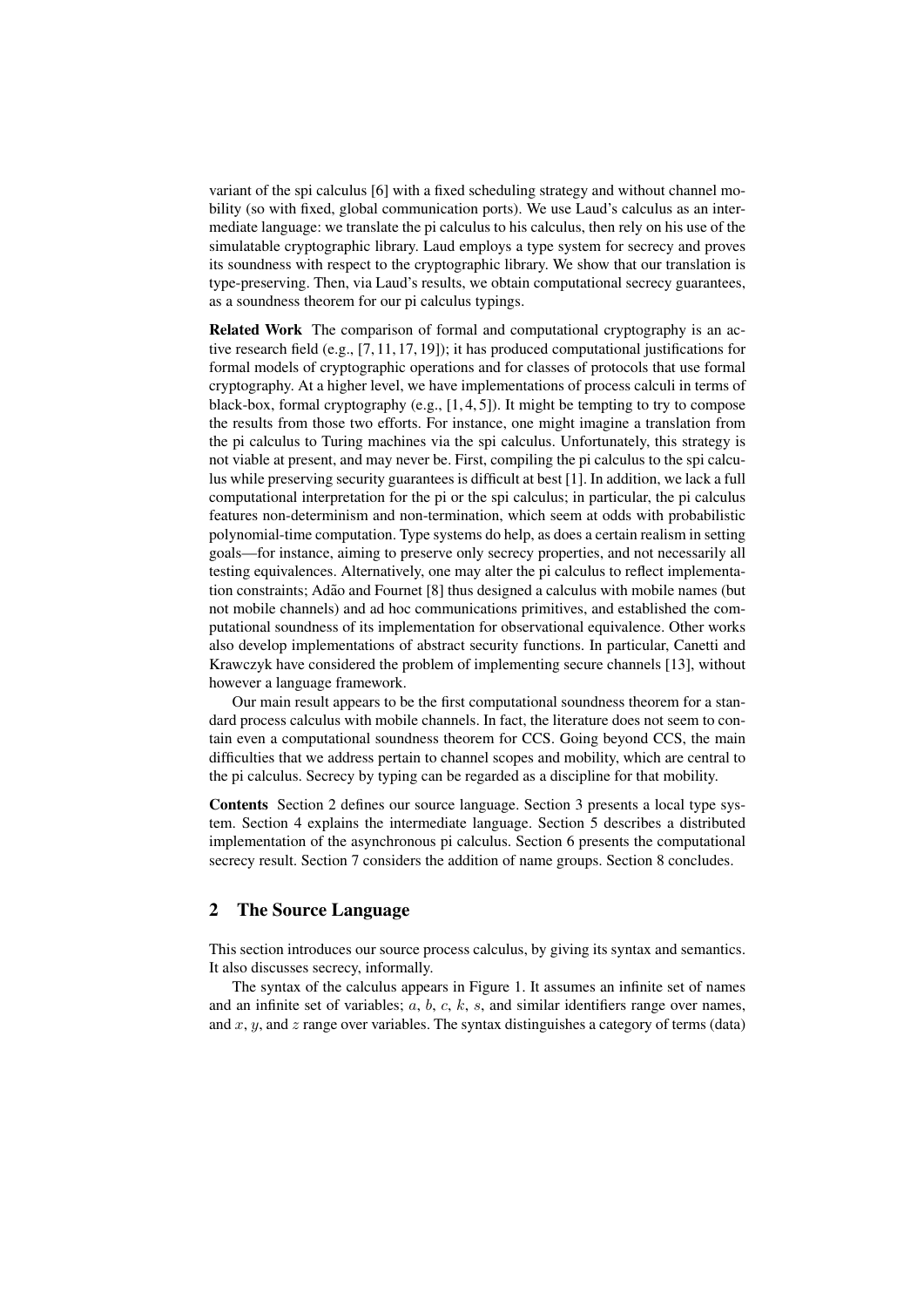

Fig. 1. Syntax of the process calculus

and processes (programs). The terms are variables and names. The processes include constructs for communication, concurrency, and dynamic name creation, roughly those of the pi calculus, and a conditional. The calculus is polyadic, in the sense that messages are tuples of terms, and asynchronous, in the sense that the output construct does not have a built-in acknowledgment. Inputs may be replicated by prefixing a "!". We write  $C^{\dagger}M(x_1,\ldots,x_n)$  when the replication is optional. As usual, we may omit an "else" clause when it consists of the nil process 0. The name a is bound in  $(\nu a)P$ . The variables  $x_1, \ldots, x_n$  are bound in P in the process  $M(x_1, \ldots, x_n)$ . We write  $f_n(P)$  for the set of names free in  $P$ . A process is closed if it has no free variables; it may have free names. We identify processes up to renaming of bound names and variables.

The semantics of our calculus is defined as usual for the asynchronous pi calculus. We write  $P \to Q$  when P reduces to Q in a single reduction step. We write  $P \equiv Q$ when P and Q are structurally equivalent. We also let  $\approx$  represent weak observational congruence. These relations are defined only on closed processes; their definitions appear in the full version of this paper.

Concepts of Secrecy In this formal setting, there are two different definitions of secrecy. (See [2] for some discussion and references.) According to the first definition, a process P preserves the secrecy of a piece of data  $M$  if P never publishes  $M$ , or anything that would permit the computation of  $M$ , even in interaction with an attacker. This kind of secrecy guarantee is common in the analysis of security protocols. It is particularly adequate and effective for dealing with the secrecy of fresh values that can be viewed as atomic, such as keys and nonces. Cardelli, Ghelli, and Gordon, and also Abadi and Blanchet, use versions of this definition in their work on secrecy by typing [3, 14]. Even though both Laud's type system and ours draw on those works, our computational results correspond to a stronger definition of secrecy. According to this second definition, a process  $P(x)$  preserves the secrecy of the value of a variable x if an adversary cannot distinguish  $P(M)$  from  $P(N)$  for every M and N. This definition has the advantage of excluding partial or implicit flows of information.

## 3 A Local Type System for the Source Language

In this section we give a first type system for the source language. This type system enforces asymmetric communication in the sense of the local pi calculus [18].

Our type system is based upon that of Abadi and Blanchet [3], as is Laud's (so this section is partly a review, borrowing from previous papers). More precisely, we adapt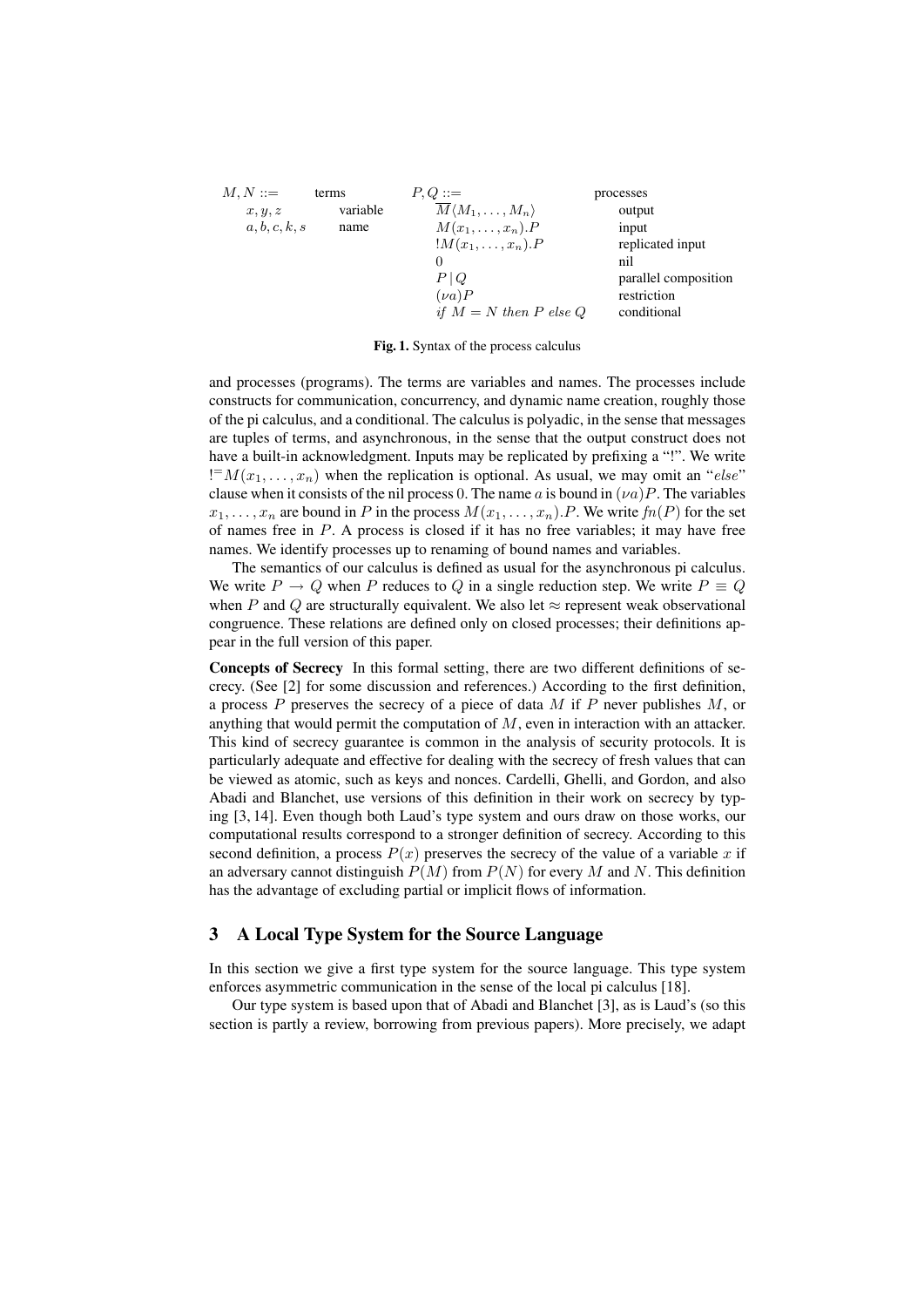a fragment of the original type system which excludes cryptography. In order to match Laud's intermediate type system, we also modify the subtyping relation, and restrict the typing rule for conditionals. Our types are defined by the grammar:

$$
T ::= D^{Secret} | C^{Secret}[T_1, \ldots, T_n] | C^{Public}[T_1, \ldots, T_n] | Public
$$

Type  $D^{Secret}$  is used for data intended to be kept secret, like message payloads of a protocol;  $C^{Secret}[T_1, \ldots, T_n]$  is the type of a channel on which the adversary cannot communicate, and which carries *n*-tuples with components of types  $T_1, \ldots, T_n$ . On the other hand,  $C^{\text{Public}}[T_1, \ldots, T_n]$  is the type of a channel on which the adversary may send (but not receive) messages; the channel may be intended to carry  $n$ -tuples with components of types  $T_1, \ldots, T_n$ , but the adversary may send any data it has on the channel. Finally, Public is the type of all public data. The subtyping relation is the least reflexive relation such that  $C^{\text{Public}}[T_1, \ldots, T_n] \leq \text{Public.}$ 

The rules of the type system concern four judgments:

- $E \vdash \diamond$  means that E is a well-formed environment.
- $E \vdash M : T$  means that M is a term of type T in environment E.
- $E \vdash_{\diamond} M : S$  means that S is the set of possible "true" types of M in environment E.
- $E \vdash P$  says that the process P is well-typed in environment E.

The rules are as follows. The metavariable  $u$  ranges over both names and variables.

| Well-formed environment: | \n $\overline{\emptyset \vdash \diamond}$ \n       | \n $\overline{E \vdash \diamond}$ \n               | \n $E \vdash \diamond$ \n                          | \n $E \vdash \diamond$ \n | \n $E \vdash u : T \vdash \diamond$ \n |
|--------------------------|----------------------------------------------------|----------------------------------------------------|----------------------------------------------------|---------------------------|----------------------------------------|
| Terms:                   | \n $\overline{E \vdash u : T}$ \n                  | \n $\overline{E \vdash u : T}$ \n                  | \n $\overline{E \vdash M : T}$ \n                  | \n $E \vdash M : T$ \n    | \n $T \leq T'$ \n                      |
| Sets of types of terms:  | \n $\overline{E \vdash \diamond (x : T) \in E}$ \n | \n $\overline{E \vdash \diamond (x : T) \in F}$ \n | \n $\overline{E \vdash \diamond (a : T) \in E}$ \n |                           |                                        |

Processes:

$$
E \vdash M : \text{Public} \quad \forall i \in \{1, ..., n\}, E \vdash M_i : \text{Public} \tag{Output \text{ Public}}
$$
\n
$$
E \vdash \overline{M} \langle M_1, ..., M_n \rangle \tag{Output \text{ Public}}
$$

$$
\frac{E \vdash M : C^L[T_1, \dots, T_n] \quad \forall i \in \{1, \dots, n\}, E \vdash M_i : T_i}{E \vdash \overline{M} \langle M_1, \dots, M_n \rangle} \tag{Output C^L}
$$

$$
\frac{(a: \text{Public}) \in E \qquad E, x_1: \text{Public}, \dots, x_n: \text{Public} \vdash P}{E \vdash ! = a(x_1, \dots, x_n).P} \tag{Input Public}
$$

$$
(a: C^{\text{Public}}[T_1, \dots, T_m]) \in E \qquad E, x_1 : \text{Public}, \dots, x_n : \text{Public} \vdash P
$$
  

$$
E, x_1 : T_1, \dots, x_m : T_m \vdash P \text{ if } m = n
$$
  

$$
E \vdash ! = a(x_1, \dots, x_n).P
$$
 (Input C<sup>Public</sup>)

$$
\frac{(a:C^{\text{Secret}}[T_1,\ldots,T_n])\in E\qquad E,x_1:T_1,\ldots,x_n:T_n\vdash P}{E\vdash !=a(x_1,\ldots,x_n).P} \qquad (\text{Input } C^{\text{Secret}})
$$

$$
\frac{E \vdash \diamond}{E \vdash 0} \text{(Nil)} \qquad \frac{E \vdash P \qquad E \vdash Q}{E \vdash P \mid Q} \text{(Parallel)} \qquad \frac{E, a : T \vdash P \qquad T \neq \text{D}^{\text{Secret}}}{E \vdash (\nu a)P} \text{(Restriction)}
$$
\n
$$
\frac{E \vdash_{\diamond} M : S_1 \qquad E \vdash_{\diamond} N : S_2 \qquad \text{D}^{\text{Secret}} \notin S_1 \cup S_2 \qquad \text{if } S_1 \cap S_2 \neq \emptyset \text{ then } E \vdash P \qquad E \vdash Q}{E \vdash \text{if } M = N \text{ then } P \text{ else } Q} \tag{Cond}
$$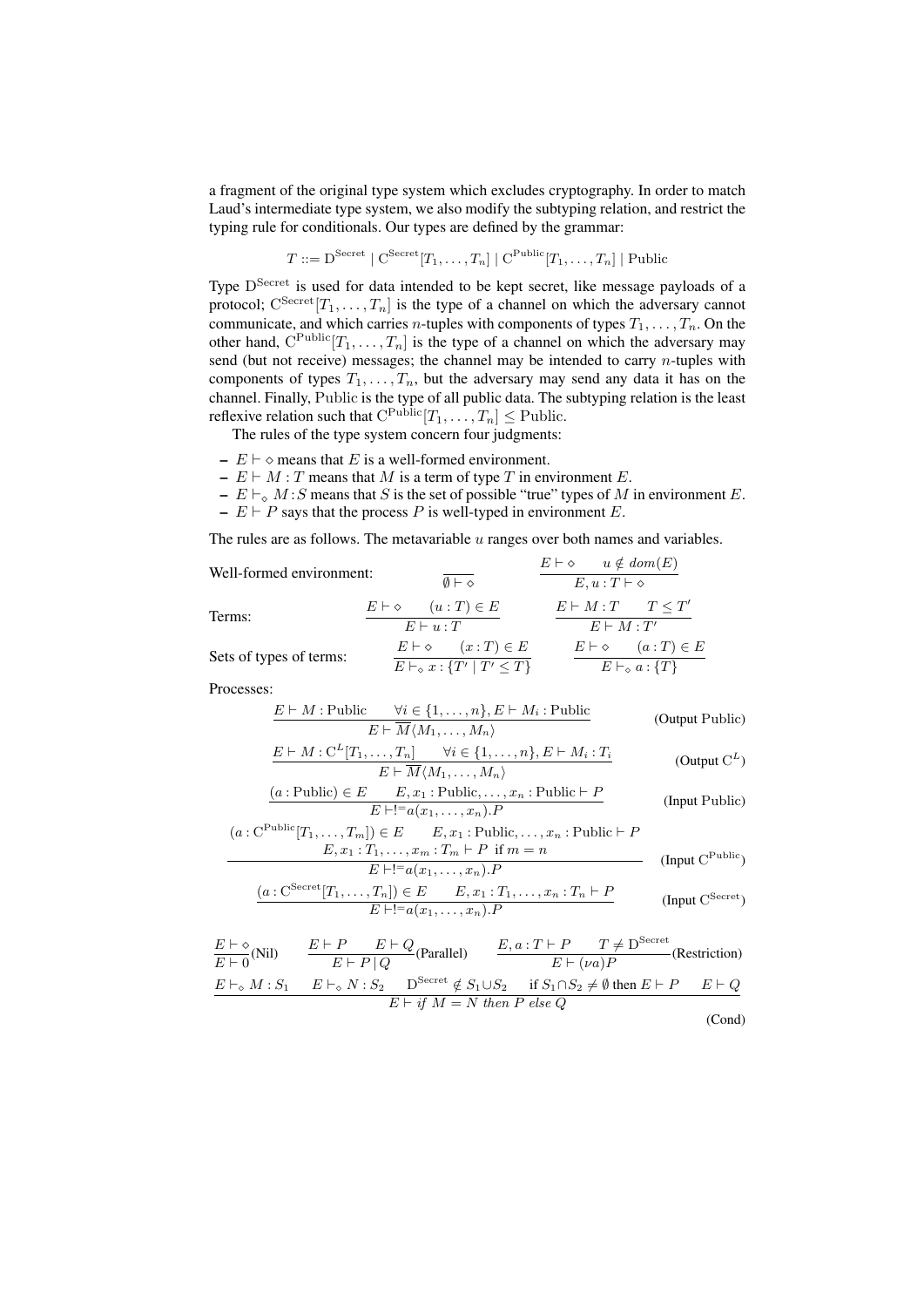The typing rules for output say that any public data can be sent on a public channel, and tuples with the expected types  $T_1, \ldots, T_n$  can be sent on a channel of type  $C^{L}[T_1, \ldots, T_n]$ , for  $L \in \{Public, Secret\}$ . Therefore, by subtyping, any public data can be sent on a channel of type  $C^{\text{Public}}[T_1, \ldots, T_n]$ . On the other hand, the attacker cannot have channels of type  $\mathrm{C^{Secret}}[T_1,\ldots, T_n].$  Therefore, we can guarantee that only tuples with types  $T_1, \ldots, T_n$  can be sent on such channels. In the rules for input, the channel in question is required to be represented by a name  $a$  (not a variable), as in the local pi calculus. We distinguish three cases, considering the type of a.

- If  $\alpha$  is of type Public, then the corresponding output must have been typed using (Output Public), so the input values are public. Rule (Input Public) treats this case.
- When a is of type  $C^{\text{Public}}[T_1, \ldots, T_m]$ , two cases arise. In the first case, the corresponding output has been typed using (Output Public) and subtyping. Then the input values are of type Public. In the second case, the corresponding output has been typed using (Output  $C^L$ ). In this case, the input values have the expected types  $T_1, \ldots, T_m$ . Rule (Input C<sup>Public</sup>) takes into account both cases, by checking that the process  $P$  executed after the input is well-typed in both.
- When *a* is of type  $C^{Secret}[T_1, \ldots, T_n]$ , it cannot be known by the attacker, and the corresponding output must have been typed using (Output  $C^L$ ). The input values are therefore of the expected types  $T_1, \ldots, T_n$ .

Rule (Cond) exploits the idea that if two terms  $M$  and  $N$  cannot have the same type, then they are certainly different. In this case, the process if  $M = N$  then P else Q may be well-typed without  $P$  being well-typed. To determine whether  $M$  and  $N$  may have the same type, we determine the set of possible types of  $M$  and  $N$ . If  $M$  is a variable x, and  $(x : T) \in E$ , then x may of course have type T. Because of subtyping, when  $T =$  Public, x may also be replaced at run-time with a name whose type is a subtype of T. Hence the possible types of x are  $\{T' | T' \leq T\}$ . When M is a name a, its only possible type is the type assigned to it in the environment. Rule (Cond) also has a condition that excludes any comparison of  $D^{Secret}$  terms. This condition simply rules out any flow of information from  $D^{Secret}$  values to the control flow of the process, which may be observable by the adversary. Finally, rule (Restriction) excludes the creation of names with type  $D^{Secret}$  (although not of names with secret-channel types). These two last conditions on rules (Cond) and (Restriction) are not present in the work of Abadi and Blanchet, but they are imposed to meet the requirements of payload secrecy (see Section 4).

An Example We revisit and adapt an example from Abadi and Blanchet that concerns the following protocol in which  $A$  sends to  $B$  a secret  $s$  and  $B$  acknowledges it:

> Message 1.  $A \rightarrow B : k, a$  on b Message 2.  $B \to A : k, k'$  on a Message 3.  $A \rightarrow B : s$  on  $k'$ Message 4.  $B \rightarrow A : ack$  on k

Here,  $a$  and  $b$  are channels with  $A$  and  $B$  as only receivers, respectively. Initially,  $A$ creates a secret channel k, and sends it along with the return channel  $\alpha$  on  $\beta$ . In response,  $B$  sends  $k$ , as proof of origin, along with a new secret channel  $k'$ . Finally,  $A$  sends  $s$ on  $k'$ , and  $B$  sends  $ack$  on  $k$ . The goal of this protocol is to guarantee the secrecy of  $s$ .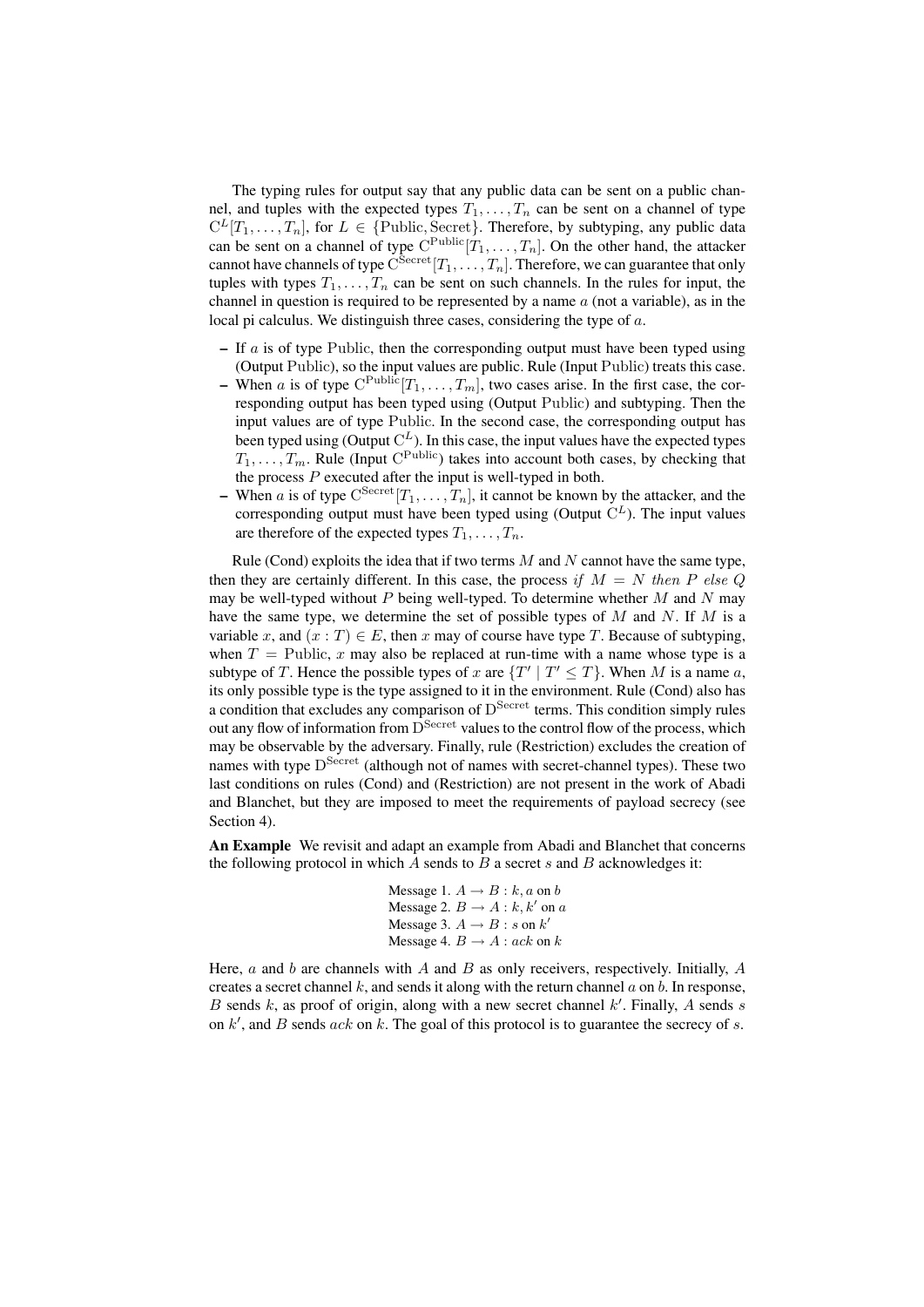In our calculus, we may represent the principals of this protocol by the processes:

$$
A = (\nu k)(\overline{b}\langle k, a \rangle) a(x, y). if x = k \text{ then } (\overline{y}\langle s \rangle) | k(z))
$$
  

$$
B = b(x, y).(\nu k')(\overline{y}\langle x, k' \rangle) | k'(z).\overline{x}\langle ack \rangle)
$$

As detailed below, we can assign types such that  $A \mid B$  typechecks with type  $D^{\text{Secret}}$ for s. According to our main result (Theorem 1), this typing implies the computational secrecy of any value substituted for s. We let

$$
E = a : C^{\text{Public}}[C^{\text{Secret}}[\text{Public}], C^{\text{Secret}}[\text{D}^{\text{Secret}}]],
$$
  

$$
b : C^{\text{Public}}[C^{\text{Secret}}[\text{Public}], C^{\text{Public}}[C^{\text{Secret}}[\text{Public}], C^{\text{Secret}}[\text{Public}], C^{\text{Secret}}]]],
$$
  

$$
s : D^{\text{Secret}}, \,ack : \text{Public}
$$

and obtain  $E \vdash A \mid B$  as follows. In the typing of A, we choose  $k : C^{Secret}[Public].$ The output  $\bar{b}(k, a)$  is then typed by rule (Output C<sup>L</sup>). The input  $a(x, y)$  is typed by rule (Input  $C^{Public}$ ), and two cases arise:

- $x$ : Public, y : Public. This case is vacuous by rule (Cond): in the test  $x = k$ , the two terms do not have common types.
- $x : C^{Secret}[Public], y : C^{Secret}[D^{\tilde{S}ecret}]$ . In this case, the output  $\overline{y}\langle s \rangle$  is typed by (Output C<sup>L</sup>). (The condition of (Cond) is fulfilled:  $D^{\text{Secret}} \notin \{C^{\text{Secret}}[\text{Public}]\}.$ The remaining input  $k(z)$  is easily typed by rule (Input  $C^{\text{Secret}}$ ).

In process B, the input  $b(x, y)$  is typed by (Input  $C^{\text{Public}}$ ), and two similar cases arise.

#### 4 The Intermediate Language

The models of Backes et al. and Laud are concerned with configurations of probabilistic polynomial-time Turing machines. The machines are connected at ports; two ports can be connected by a wire. Some of these machines represent honest parties; others are controlled by the adversary. At any given time, at most one machine is active.

The Idealized Cryptographic Library [9–12] The cryptographic library provides an abstract view of cryptography, in the following sense. Each principal is associated with a deterministic machine  $P_i$ ; this machine is connected to a concrete instance of the library  $\mathsf{M}_i$  that runs all cryptographic algorithms on behalf of  $\mathsf{P}_i$  and maintains a database that maps abstract handles to cryptographic representations. Instead of  $n$  concrete library machines  $M_i$ , one can connect a single idealized library  $TH_n$ , with the same ports, that maps abstract handles to shared, symbolic ("Dolev-Yao") representations. The main results of Backes et al. relate the security of two systems that use, respectively, the concrete and idealized versions of the library, under standard computational cryptographic assumptions. Hence, in order to prove the security of a system that uses the concrete version, it suffices to reason on a system that uses the idealized version.

Laud's Intermediate Language [17] Laud's language can be used for programming each of the machines  $P_i$ , using processes that can send and receive messages and abstractly operate on message contents using library calls. Although the language is inspired by the spi calculus, its semantics is significantly different, as it reflects low-level implementation constraints of the cryptographic library. In particular: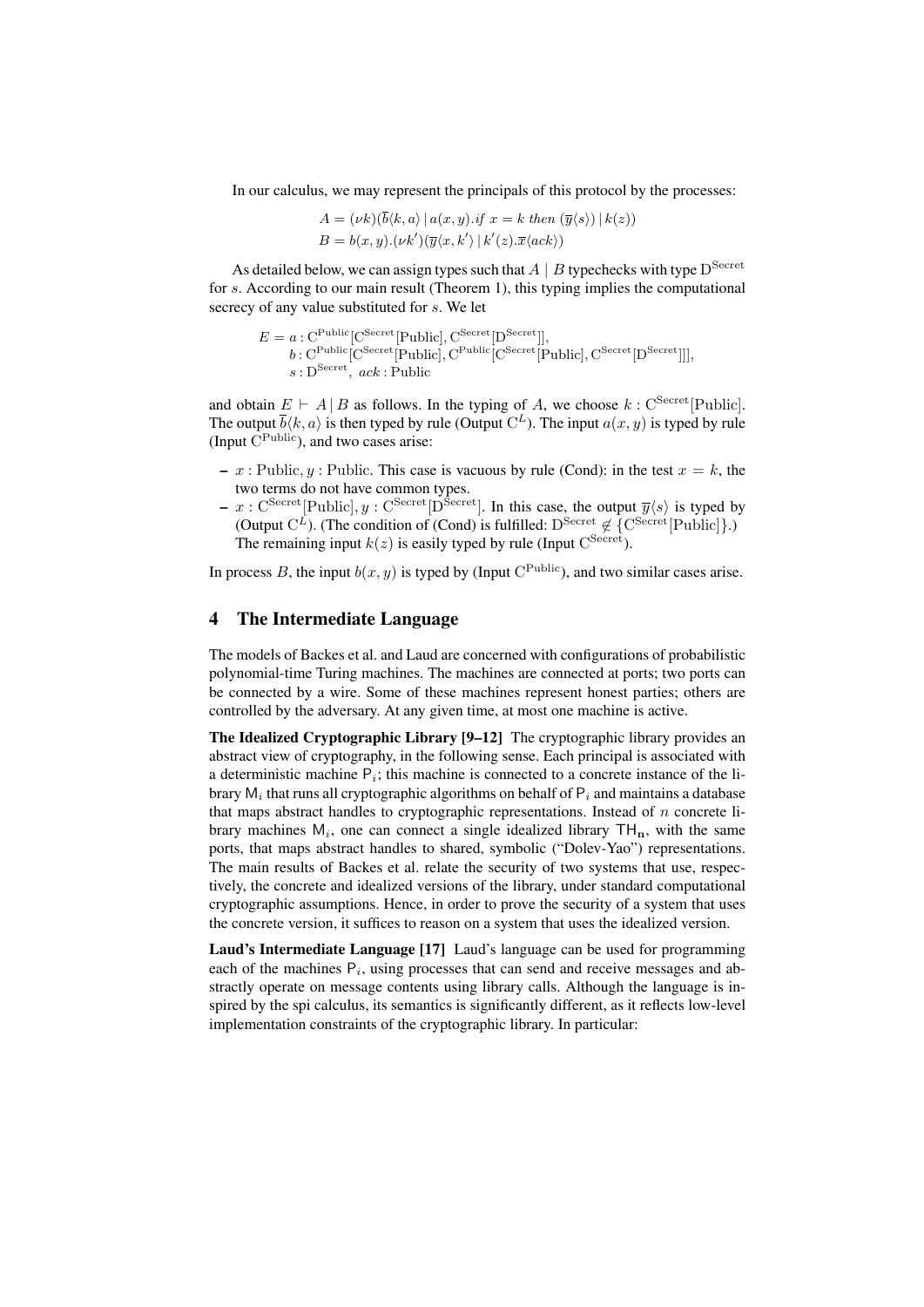- Communications occur on global, static, bidirectional channels, associated with the ports of the underlying machines. Some of these channels are intrinsically secure, but are used solely to code initialization and security specifications.
- The adversary controls the scheduling between machines, and all channels that represent an untrusted network. Hence, it can intercept all network traffic, and even disable the execution of a local process. (In contrast, a pi calculus context can read a replicated output message on a public channel, but cannot prevent other processes from reading it as well; see [8].)
- In other respects, the language is deterministic; in particular, parallel execution within a machine is supported by an interpreter that maintains a run-queue of input processes.
- The control flow of the machines is carefully restricted. When a machine is activated, it reads a single message from one of its input wires, it processes the message and runs for a bounded amount of time, it puts at most one message in one of its output wires, and yields.
- The usage of the library imposes some programming discipline, for instance to exclude encryption cycles [9] or the leakage of private keys.

We use the following grammar for Laud's language, with minor syntactic changes:

| $v ::=$ | values                   |                             | $I ::=$                              | input process                     |
|---------|--------------------------|-----------------------------|--------------------------------------|-----------------------------------|
|         | $\boldsymbol{x}$         | variable                    | c(x).Q                               | input                             |
|         | $\boldsymbol{n}$         | integer constant            | lc(x).Q                              | replicated input                  |
|         |                          | failed computation          | $I^* ::=$                            | sequence of inputs                |
| $e ::=$ |                          | expressions                 | $I;I^*$                              |                                   |
|         | $\boldsymbol{v}$         | value                       | $\Omega$                             |                                   |
|         | $gen\_nonce()$           | nonce generation            | $Q ::=$                              | processes                         |
|         | gen_symenc_key $(i)$     | symmetric-key generation    | $I^*$                                | input                             |
|         | privenc $(e_k, e_t)$     | symmetric-key encryption    | $\overline{c}\langle e \rangle .I^*$ | output                            |
|         | privdec $(e_k, e_t)$     | symmetric-key decryption    |                                      | run-time failure                  |
|         | keypair()                | asymmetric-key generation   |                                      | let $x = e$ in $Q_1$ else $Q_2$   |
|         | pubkey(e)                | asymmetric encryption key   |                                      | let binding                       |
|         | $public(c_k, e_t)$       | asymmetric-key encryption   |                                      | if $e = e'$ then $Q_1$ else $Q_2$ |
|         | $public(e_k, e_t)$       | asymmetric-key decryption   |                                      | conditional                       |
|         | store $(e)$              | value storage               |                                      |                                   |
|         | $\mathsf{retrieve}(e)$   | value retrieval (by handle) |                                      |                                   |
|         | $list(e_1, \ldots, e_n)$ | list                        |                                      |                                   |
|         | $list\_proj(e_i, e)$     | projection                  |                                      |                                   |

Expressions represent calls to the cryptographic library. These calls, when successful, return handles to new entries; otherwise they return ⊥. Expression gen\_nonce() creates a fresh nonce. Expression gen\_symenc\_key $(i)$  generates a symmetric key (where i is a key rank used to prevent cycles; see Section 7). Expression keypair() generates an asymmetric key pair and returns the private decryption key; pubkey $(e)$  returns the associated encryption key. Expressions privenc $(e_k, e_t)$ , privdec $(e_k, e_t)$ , pubenc $(e_k, e_t)$ , and pubdec( $e_k, e_t$ ) provide encryptions and decryptions; decryption visibly fails if  $e_t$  is not a message encrypted under the key associated with  $e_k$ . Expressions store $(e)$  and retrieve $(e)$  store and retrieve data, to and from the library, respectively. Expression  $list(e_1, \ldots, e_n)$  constructs a list from n values; list\_proj $(e_i, e)$  retrieves its *i*th value.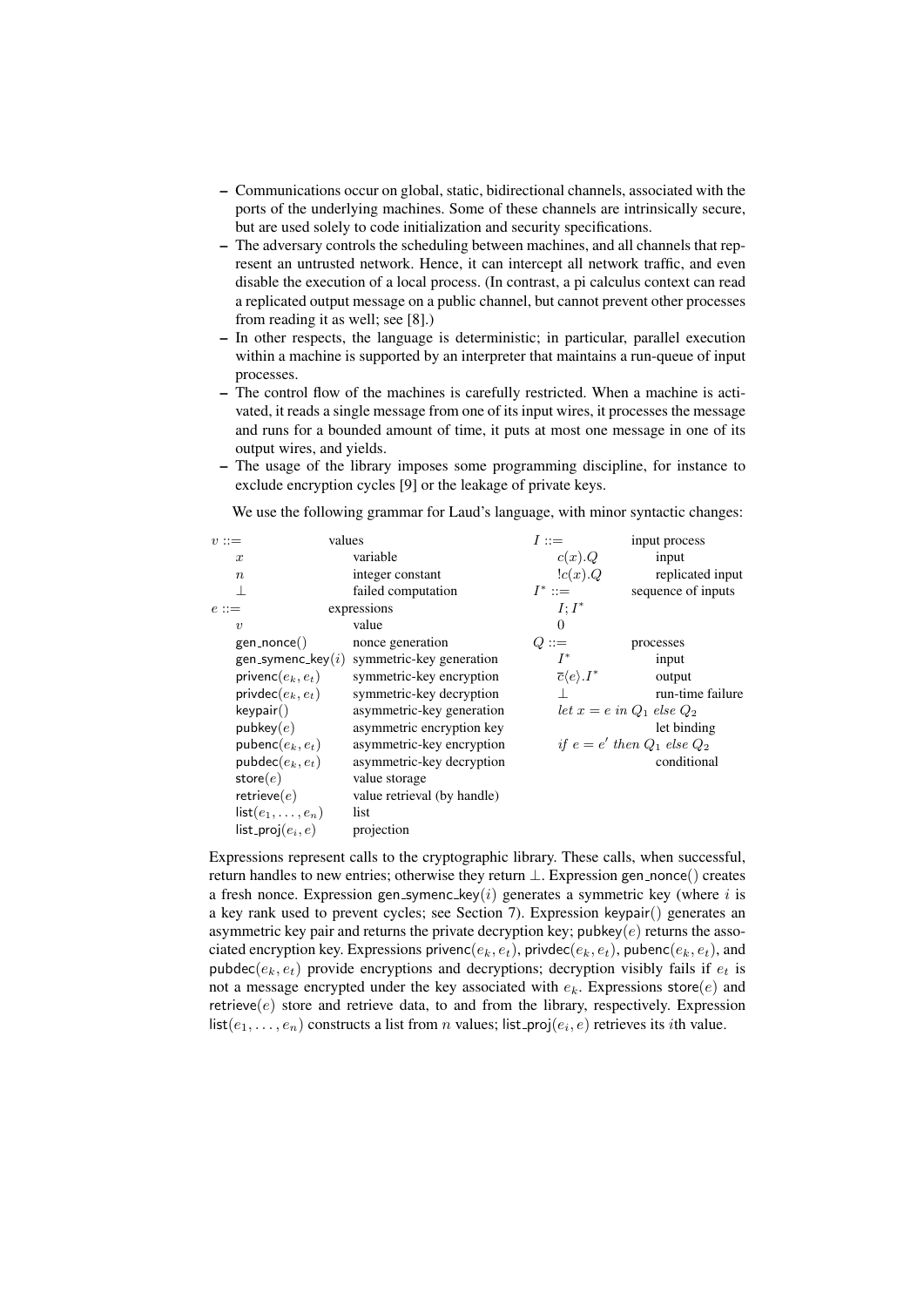Input processes I represent passive threads, held in the interpreter run-queue. Processes Q represent threads activated by an input; they perform at most one output, and append input processes  $I^*$  to the run-queue. Processes for input, output, and conditional are similar to those of the source calculus. Process let  $x = e$  in  $Q_1$  else  $Q_2$  evaluates the expression  $e$ ; if evaluation succeeds, then  $Q_1$  runs with the result value substituted for x; otherwise,  $Q_2$  runs. Process  $\perp$  represents run-time failure, written  $\mathcal I\mathcal I$  for "invalid" input" in [17]. Intuitively,  $\perp$  causes the current thread to abort, for instance after failing an evaluation or a test: the input process that triggered the thread is put back into the run-queue, and the rejected message is passed to the next input in the run-queue.

Next, we give the syntax for types for the intermediate language, as it is used in this paper. See [17] for further details, including the subtyping relation and the typing rules.

| $T ::=$                  | intermediate types        |
|--------------------------|---------------------------|
| Public                   | public data               |
| SecData                  | secret data               |
| <b>SNonce</b>            | secret nonce              |
| EK[T]                    | asymmetric encryption key |
| DK[T]                    | asymmetric decryption key |
| $list(T_1, \ldots, T_n)$ | list                      |
| $SK^i[T]$                | symmetric key             |
| $T_1 + T_2$              | sum                       |
|                          |                           |

Type Public is the type for public data. Its counterpart for secret data is SecData. Type SNonce is the type for secret nonces. Type list $(T_1, \ldots, T_n)$  is for lists. Types  $EK[T]$ and  $DK[T]$  are the types of public/private asymmetric keys for encrypting values of type T, while  $SK^i[T]$  is the type of symmetric keys of order i for encrypting values of type T. The index i is used for avoiding encryption cycles. Finally, type  $T_1 + T_2$  is the sum type of  $T_1$  and  $T_2$ . Sum types play a role similar to the double typing of P in rule (Input  $C^{\text{Public}}$ ) of Section 3.

Secrecy by Typing A concrete configuration  $C_n = \langle S, H, A \rangle$  consists of a concrete system S of  $(P_i)_{i=1..n}$  machines connected to their library machines  $(M_i)_{i=1..n}$ , along with a user machine H connected to free ports of S, plus an adversary machine A that connects all the remaining unconnected ports. Let  $(I_i)_{i=1..n}$  be intermediate-level input processes (hence, consisting of passive threads) used to program the machines  $P_i$  of S. Laud's results [17, Theorem 1, Corollary 2] say that if each  $I_i$  typechecks in some environment  $\Gamma$ , then  $C_n$  preserves secrecy of all data communicated by the user machine H to S. More precisely, Laud shows that in the configuration  $C_n$ , the system S preserves *payload secrecy* of all user data, in the sense defined by Backes and Pfitzmann within the simulatable cryptographic library [10]. Basically, a system S preserves payload secrecy if no adversary A, even if colluding with a user machine H, can distinguish an instance of S running with the user inputs provided by H from an instance of S where the inputs are converted to random values (and then replaced back), by a "scrambling" machine F that runs between S and H. Hence, the notion of payload secrecy can be regarded as a computational version of the second formal definition of secrecy described in Section 2.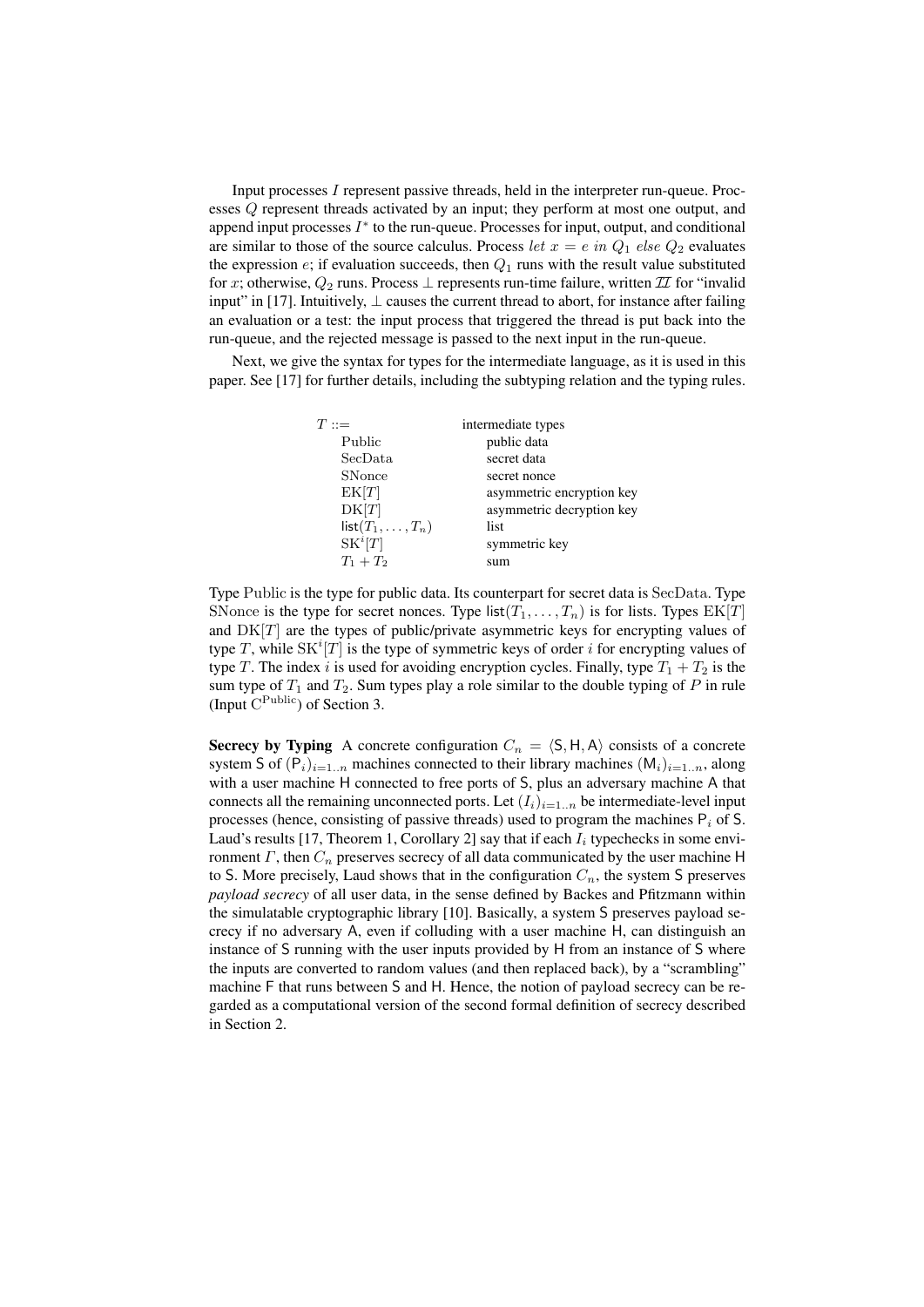#### 5 A Distributed Implementation of the Source Language

In this section, we translate assemblies of pi calculus processes into intermediate-language input processes. A pi calculus process represents a concurrent system, but does not indicate the distribution of its subprocesses across machines.

For the source process  $P = \prod_{i=1...n} P_i$ , our implementation distributes the subprocesses  $P_i$  across the machines  $P_i$ , for each  $i = 1..n$ .

We first rearrange the source processes  $P_i$  into threads. We then give a compositional translation for the threads that run within each machine. Finally, we describe the top-level implementation and its initialization process.

Normal Forms for Source Processes Source threads are processes that perform a series of name creations and tests, then yield a parallel composition of inputs and outputs. We use the following grammar:

| $A ::=$                                            | atomic processes                        | $T ::=$                               | <i>threads</i>                |
|----------------------------------------------------|-----------------------------------------|---------------------------------------|-------------------------------|
| $M(x_1,\ldots,x_n).$ input                         |                                         | $(\nu n)T$                            | restriction                   |
|                                                    | $!M(x_1,\ldots,x_n).T$ replicated input | if $M = N$ then T else T' conditional |                               |
| $\overline{M}\langle M_1,\ldots,M_n\rangle$ output |                                         | $\prod_{i=1}^n A_i$                   | $(n \geq 0)$ atomic processes |

For every source process P, we show that there exists a thread  $T \approx P$ , obtained from P by repeatedly applying the two rewriting steps below in all process contexts:

$$
P | (\nu n) Q \leadsto (\nu n) (P | Q) \qquad \text{after renaming } n \text{ so that } n \notin fn(P) \tag{1}
$$

$$
P | if M = N then Q else Q' \rightsquigarrow if M = N then P | Q else P | Q' \qquad (2)
$$

Step (1) is a structural equivalence. Step (2) is an observational equivalence in all contexts. Both steps preserve source typing, and the rewriting always terminates. We let  $\mathcal{T}(P)$  represent one such thread for P.

Machine Translation The core of our translation maps channel-based communications to runs of a particular cryptographic protocol.

Informally, the machine run-queue contains one input process for every running atomic process of the source process. When a machine is proposed a message, the message is matched against the pending inputs in the run-queue. If the message is accepted by the translation of an input, then the message triggers the translation of a thread, which runs to completion, then returns one acknowledgment message and appends new input processes to the run-queue. If the message is accepted by the translation of an output, then the message simply triggers this pending output.

We translate a term  $M$  to a list of two elements: an encryption key and a nonce. We let  $M^+$  = list\_proj $(M, 1)$  and  $M^c$  = list\_proj $(M, 2)$ . We write let  $x_1, \ldots, x_n = e$  in P to abbreviate let  $l = e$  in let  $x_1 = \text{list\_proj}(l, 1)$  in ... in let  $x_n = \text{list\_proj}(l, n)$ in P else  $\perp$ ... else  $\perp$  where l does not occur in P.

We translate processes as follows: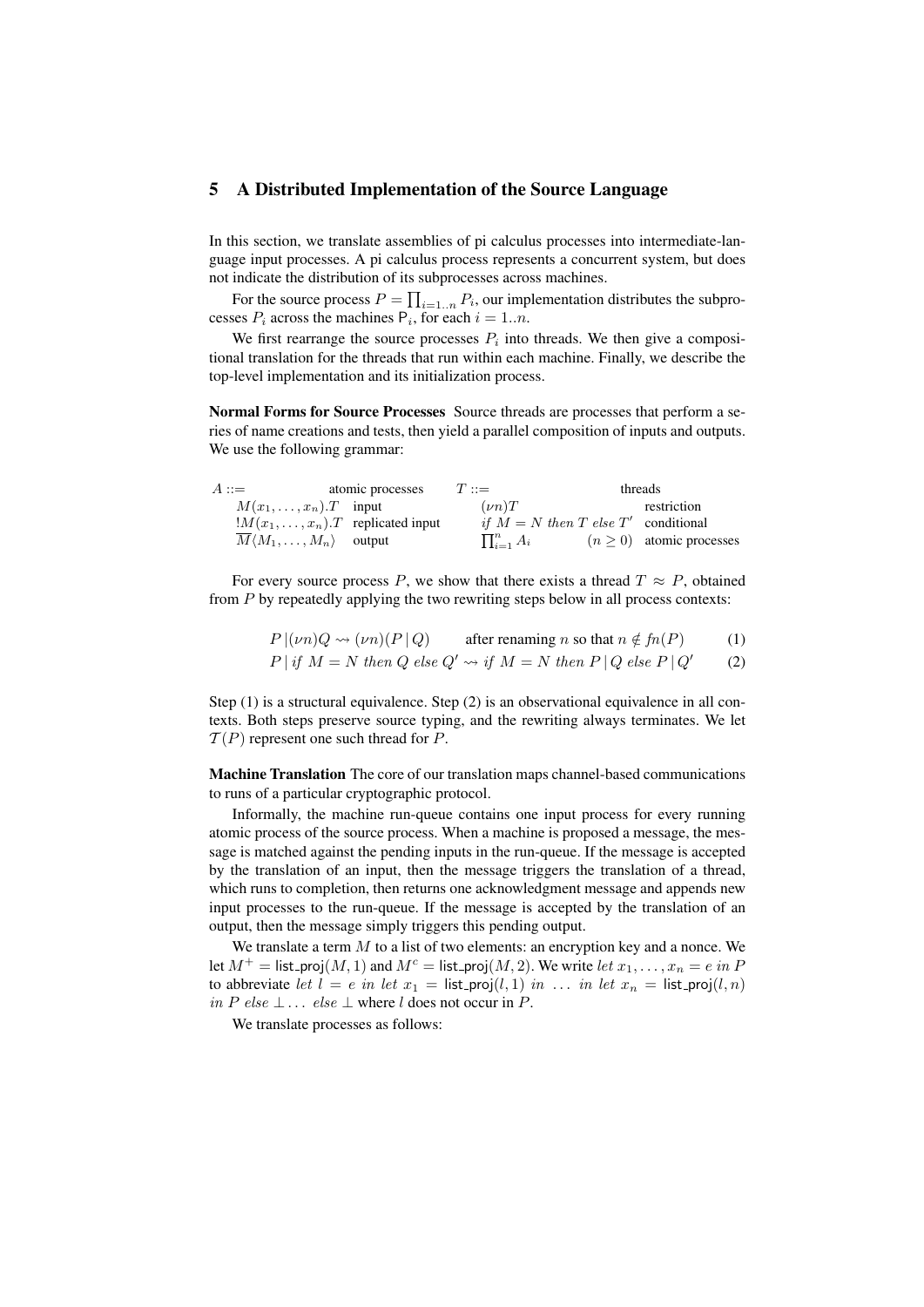$\llbracket \overline{M}\langle M_1, \ldots, M_n\rangle \rrbracket = \mathit{cont}(.)\mathit{.}\overline{\mathit{net}}\langle \mathsf{public}(M^+, \mathsf{list}(M^c, M_1, \ldots, M_n))\rangle$  $[[{}^{=}a(x_1,...,x_n).P] = {}^{!}=net(z).let a', x_1,...,x_n = public(a^-, z) in$ if  $a' = a^c$  then  $(\overline{ack}\ \langle \_ \rangle . [P])$  else  $\bot$  $[0] = 0$  $[ P | Q ] = [ P ] ; [ Q ]$  $[(\nu a)P] = let a^- = \text{keypair}()$  in  $(left a = list(pubkey(a^{-}), gen\_nonce())$  in  $[P]$  else 0) else 0  $\left[\!\left[\begin{smallmatrix} \hat{r} & M \hat{r} \end{smallmatrix}\right]\right] \left[\begin{smallmatrix} K & M \hat{r} \end{smallmatrix}\right] = \left[\begin{smallmatrix} \hat{r} & M \hat{r} \end{smallmatrix}\right] \left[\begin{smallmatrix} K & M \hat{r} \end{smallmatrix}\right] \left[\begin{smallmatrix} K & M \hat{r} \end{smallmatrix}\right] = N$  then  $\left[\!\left[\begin{smallmatrix} P \end{smallmatrix}\right]\!\right]$  else  $\left[\!\left[\!\left[ Q \right]\!\right]\!\right]$ 

We represent every output by an encryption followed by an output on a public channel net, and every input by the corresponding input and decryption. Specifically, we translate a local channel a to an asymmetric key pair (with public key  $a^+$  and private key  $a^-$ ) and a nonce  $a^c$ . The capability to receive on channel a is represented by having  $a^-$ , while the capability to send on channel a is represented by having both  $a^+$ and  $a^c$ . The nonce  $a^c$  is necessary as well as the key  $a^+$  because, under standard cryptographic assumptions,  $a^+$  may be recovered from any message encrypted under  $a^+$ .

Every output is guarded by an input on channel cont. This guard ensures that our implementation sends one output at a time. Conversely, every successful input is acknowledged by an immediate output on channel ack, so that the environment knows that the message has been delivered and need not be proposed again—as required for functional correctness. (The symbol - represents a fresh variable or a dummy value.) The translation of inputs is defined only for local channel names—not for variables, as in  $x(y)$ . P; this condition ensures that every input translation is within the static scope of the corresponding decryption key.

Crucially, our implementation does not depend on typing information. In contrast to ordinary types, secrecy types need not be known to the implementor. They express relative secrecy properties that can be used for studying the behaviour of a system in the presence of an adversary, possibly with different typings for different adversaries.

Initialization of the Distributed Computation Initialization deals with the free names of the source processes  $P_i$  for  $i = 1..n$ . We first group these names, as follows. Let  $\tilde{a}_i$ be the free names used for input in  $P_i$ . Let  $\tilde{a} = \bigcup \tilde{a}_i$ ,  $b_i = fn(P_i) \setminus \tilde{a}_i$ , and  $b = \bigcup b_i \setminus \tilde{a}$ .<br>Informally, the names  $\tilde{b}$  represent data supplied by the attacker or the user Informally, the names  $\tilde{b}$  represent data supplied by the attacker or the user.

We require that  $\tilde{a}_i \cap \tilde{a}_j = \emptyset$  when  $i \neq j$ , thereby reflecting a requirement of the underlying cryptographic library: asymmetric decryption keys cannot be communicated. It is similar to the locality requirement of the local pi calculus. Otherwise, our typed translation would accommodate the distribution of private encryption keys as well.

Turning our attention to the knowledge of the adversary, we let  $\tilde{a}_{RW}$  represent names controlled by the adversary, such that  $\tilde{a}_{RW} \cap \tilde{a} = \emptyset$ , and let  $\tilde{a}_W \subseteq \tilde{a}$  represent names made available to the adversary for output. We finally let  $\tilde{s}$  be  $\tilde{b} \setminus \tilde{a}_{RW}$ . These names represent user secrets.

We are basically interested in source processes that behave like  $(\nu \tilde{a})(\overline{export}\langle \tilde{a}_W \rangle)$  $import(\widetilde{a}_{RW})$ . $(P_1 | ... | P_n)$  $\{M/\widetilde{s}\}\}$ , where M are the secrets substituted for  $\widetilde{s}$ . In order to obtain a distributed program in the intermediate language, we use an additional machine  $P_0$  for initialization. In particular,  $P_0$  distributes the cryptographic materials associated with top-level restricted channels, using low-level secure communications.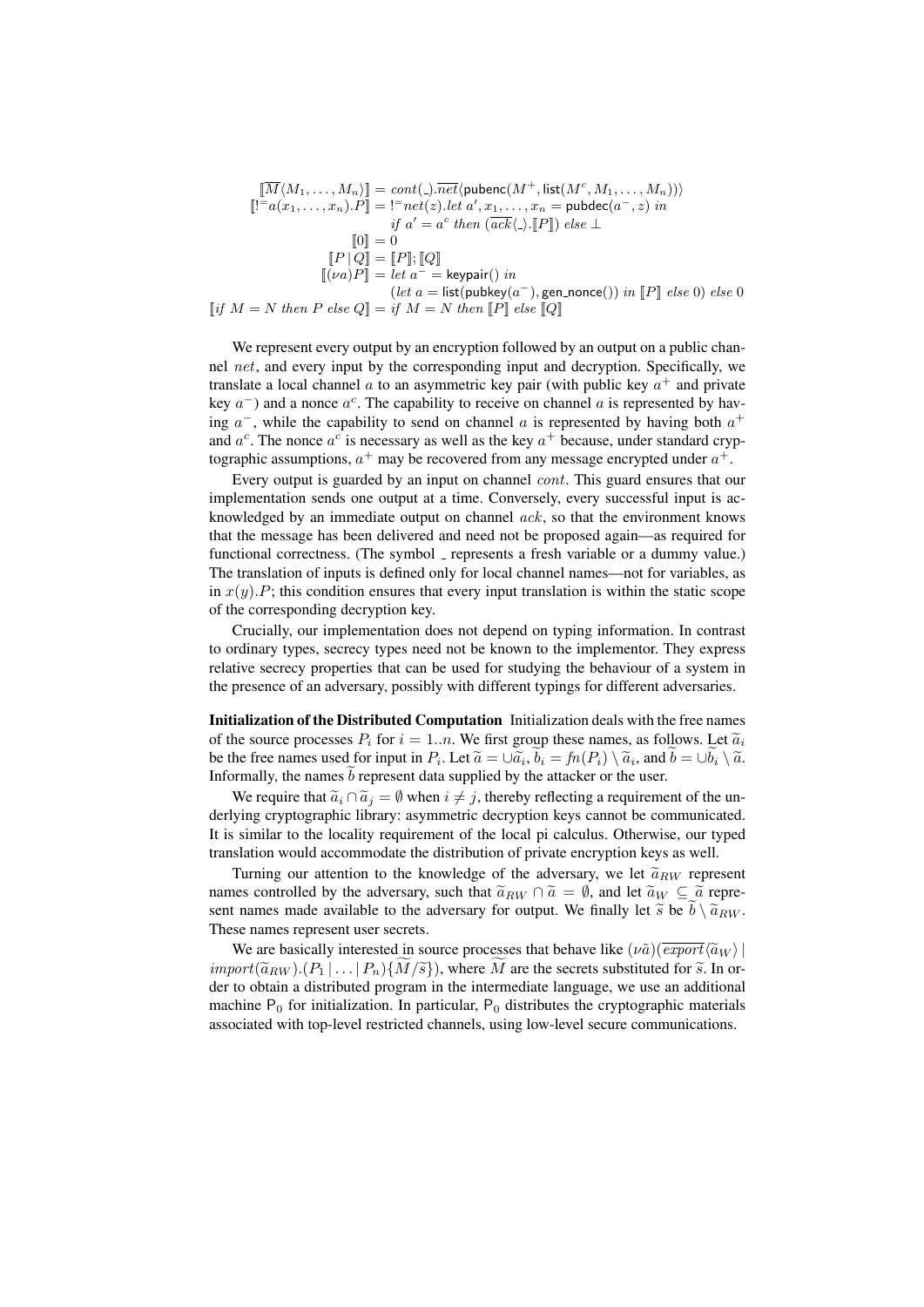We introduce syntactic sugar for polyadic communication in the intermediate language: we let  $c(\tilde{x})$ . P abbreviate  $c(z)$ . let  $\tilde{x} = z$  in P and  $\overline{c}(\tilde{e})$ . P abbreviate  $\overline{c}$ {list( $\tilde{e}$ )}. P. We arrive at the following definition for the intermediate-level input processes  $I_0$ ,  $I_1$ ,  $\ldots$ ,  $I_n$  initially hosted by the machines  $P_0, P_1, \ldots, P_n$ :

$$
I_0 = (export_i(\tilde{a}_i))_{i=1..n} \cdot \overline{export_i(\tilde{a}_W) . import(\tilde{a}_{RW}) . user(\tilde{s}) . (cont(.). \overline{import_i \langle b_i \rangle})_{i=1..n}
$$
  

$$
I_i = cont(.). [[v\tilde{a}_i[.])] [\overline{export_i \langle \tilde{a}_i \rangle . import_i(\tilde{b}_i). [[T(P_i)]]}] \qquad \text{for } i = 1..n
$$

where  $\mathit{export}_i$  and  $\mathit{import}_i$  are low-level secure channels between  $P_0$  and  $P_i$ , user is a low-level secure channel from the user H to  $P_0$ , export and import are low-level channels between  $P_0$  and the adversary A, the context  $[[(\nu \tilde{a}_i) ]_{-}]] [$ ] is the translation of the source context that binds the names  $\tilde{a}_i$ , and  $\left( \_ \right)_{i=1..n}$  abbreviates a sequence of actions for  $i = 1, \ldots, n$ .

(Considering that initialization is part of the specification, rather than the implementation itself, we rely on low-level secure channels. We could perform most of the initialization on net, but we would still rely on some initial key distribution.)

In summary, our concrete distributed configuration  $C_n = \langle S, H, A \rangle$  consists of a system S of  $n + 1$  machines  $P_i$  that each runs the intermediate-language processes  $I_i$ defined above plus  $n+1$  library machines  $M_i$  that realize the cryptographic primitives, along with a user machine H and an adversary machine A.

**Discussion** Our definition of the processes  $I_i$  for  $i = 1..n$  does not depend on the origin of the imported values  $b_i$ . In other words, the implementation does not know a set of the state of the state of the state of the state of the state of the state of the state of the state of the state of the state priori which values are controlled by the adversary. This origin is determined instead in the definition of  $I_0$ , by the multiplexing between values that come either from peer machines or from the adversary.

For simplicity, our implementation assumes that all communications are distributed—even if  $I_i$  includes matching inputs and outputs. We could also support (and typecheck) a sort of channels for machine-local communications, with an optimized implementation that does not rely on cryptography.

Our implementation is not meant to resist all attacks. Indeed, the adversary can affect the control flow of the program, for instance by replaying messages. Consider for example the source process  $P = (\nu a)(\overline{a}\langle a \rangle | a().a(.)\overline{a}\overline{dv}\langle s \rangle)$ . According to the pi calculus semantics, P preserves the secrecy of s from a context that knows  $adv$ in fact  $P$  behaves just like the inert process  $0$ . With our implementation, the secrecy of  $s$  is broken if the adversary has the decryption key for  $adv$ : the adversary observes an opaque message on *net* (produced by evaluating pubenc $(a^+, \text{list}(a^c)))$  and it can forward that message twice to the machine that hosts the inputs on  $a$ , causing that machine to send back pubenc $(adv^+, \text{list}(adv^c, s))$ , and eventually the adversary can extract s. Note, however, that the rules of Section 3 safely exclude any typing  $E \vdash P$ that contains both  $s : D^{Secret}$  and  $adv : Public$ .

Functional Correctness Although we are mainly interested in secrecy, it is also important to check that our implementation actually works. We therefore establish that our implementation is functional for one particular definition of the adversary that implements a reliable network.

To this end, we briefly recall the main notations used by Laud in the deterministic operational semantics of the intermediate language. Let  $P_i[Q]$  represent the passive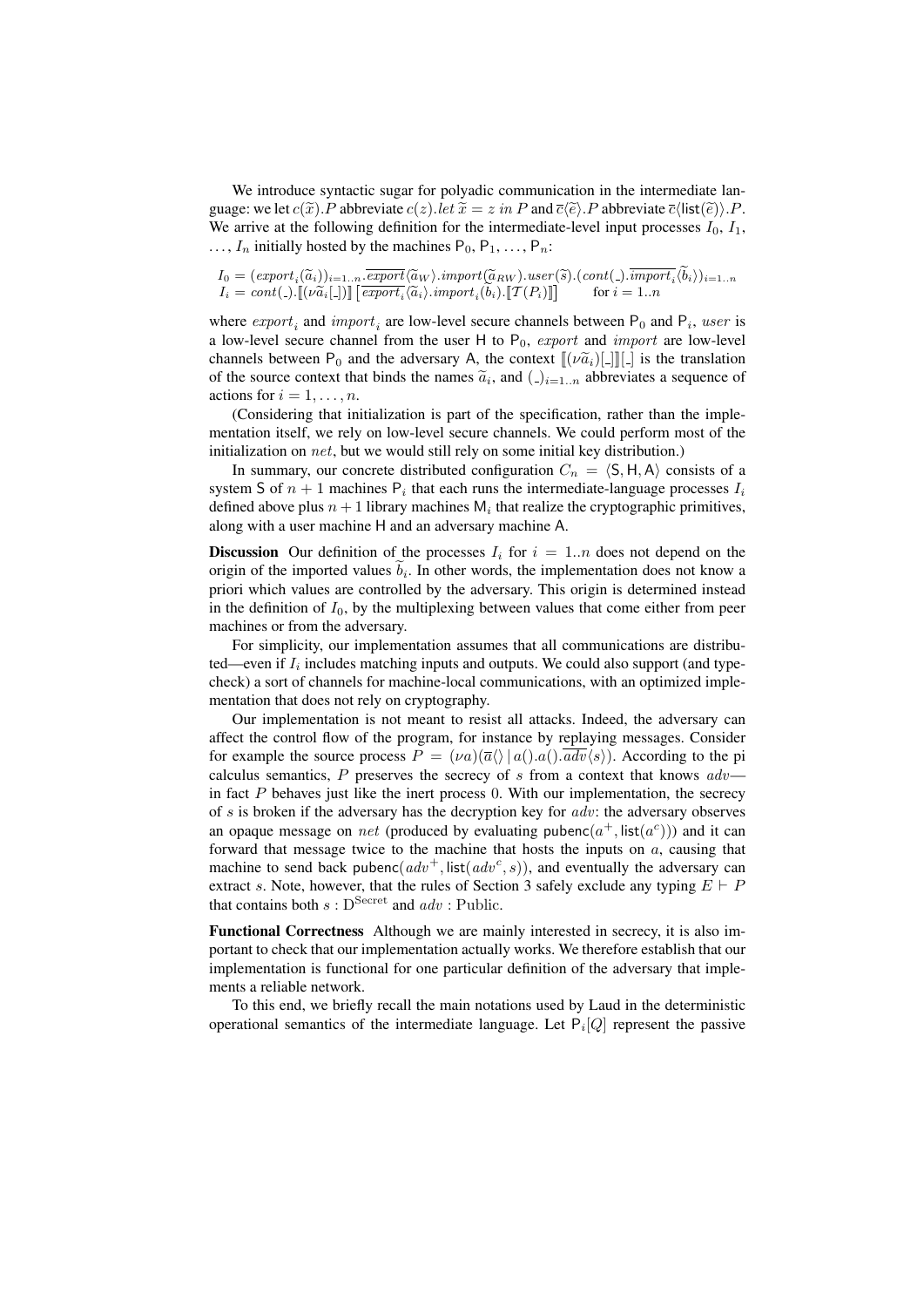state of a local machine that implements the series of input processes  $Q$ , along with the state of the idealized cryptographic library. We write  $(\mathsf{P}_i[Q], \alpha) \longrightarrow (\mathsf{P}'_i[Q'], \beta_\bot)$  for a series of computation steps from state  $P_i[Q]$  to state  $P'_i[Q']$ . The message  $\alpha$  represents an encoded input from the adversary. The outcome  $\beta_{\perp}$  represents either an encoded output or ⊥, which indicates either that the input was not accepted or that the input was accepted with no response. We omit the definition of encoded inputs and outputs, and simply write  $(\!(A)\!)$  for an encoded message produced by  $\mathsf{P}_i$  to send the source output  $A.$ 

We state operational correspondences for inputs and outputs as follows. We let  $T$ ,  $T'$ ,  $T''$  range over parallel compositions of source inputs and outputs, and let A range over source outputs.

- If  $T \mid A \to T'$  then  $T \mid A \to P$  and  $(P_i[[T]], net((A))) \longrightarrow (P'_i[[T'']]), ack)$  for some P and  $(\nu \tilde{a}')T'' \equiv T(P)$ . Otherwise,  $(P_i[[T]], net((A))) \longrightarrow (P'_i[[T]], \perp)$ .<br>If T has an output, then  $T = A[T''$  and  $(P_i[[T]] = cont)$ .
- If T has an output, then  $T \equiv A | T''$  and  $(P_i[[T]], cont) \longrightarrow (P'_i[[T'']]$ ,  $net((A)))$ for some A and T''. Otherwise,  $(P_i[[T]], cont) \longrightarrow (P'_i[[T]], \bot)$ .

These correspondences reflect an unknown, deterministic scheduling; they guarantee only that, if some threads in  $T$  may input  $A$ , then one of their implementations will input A, and similarly for outputs. In the first correspondence,  $(\nu \tilde{a}')$  represents the new rectrictions in evaluation context; their translations create new keys recorded in the new restrictions in evaluation context; their translations create new keys recorded in the library, so the source restrictions are discarded in  $T''$ .

The proposition below relies on the cooperation of an adversary N that performs initialization, then repeatedly retrieves all pending outputs, stores them in a queue, and repeatedly attempts to deliver the pending outputs to each of the machines in turn. The proposition states that the implementation then follows one of the expected (finite or infinite) source traces.

**Proposition 1** (Functional correctness). Let the machines  $(P_i)_{i=0..n}$  implement the *source processes*  $(P_i)_{i=1..n}$  *with initialization parameters*  $\tilde{a}, \tilde{a}_{RW}, \tilde{a}_W, \tilde{s}$ *. Let* S *be the idealized system*  $((P_i)_{i=0..n}, TH_n)$ *. Let*  $P = (\nu \tilde{a}) \prod_{i=1..n} P_i$ *.*<br>*There exist an adversary* N *a user* H and source reduc-

*There exist an adversary* N, a user H, and source reductions  $P \rightarrow^* P' \not\rightarrow$  (or  $P \to^{\ell} P'$  for any  $\ell \geq 0$ ) such that  $P' \equiv (\nu \tilde{a}') \prod_{i=1...n} P'_i$  and the configuration<br>(S H N) reaches a state such that the run queue of every machine B, of S contains the  $(S, H, N)$  *reaches a state such that the run-queue of every machine*  $P_i$  *of* S *contains the input processes*  $\llbracket T(P'_i) \rrbracket$  *for*  $i = 1..n$ *.* 

# 6 Computational Secrecy by Local Typing

We establish payload secrecy for the distributed implementation of arbitrary source processes. We translate types and type environments, then verify that source type derivations always yield valid type derivations in the intermediate language. The translation of types is as follows:

 $[D^{\text{Secret}}]^t = \text{SecData}$  $[Public]^t = \text{Public}$  $\llbracket \text{C}^{\text{Secret}}[T_1,\ldots,T_n] \rrbracket^t = \textsf{list}(\text{EK}[\textsf{list}(\text{SNone}, [T_1]^t,\ldots,[T_n]^t)], \text{SNonee})$  $[\![C^{\text{Public}}[T_1, \ldots, T_n]]\!]^t = \text{list}(\text{EK}[\text{list}(\text{Public}, [T_1] \!]^t, \ldots, [T_n] \!]^t)],$  Public)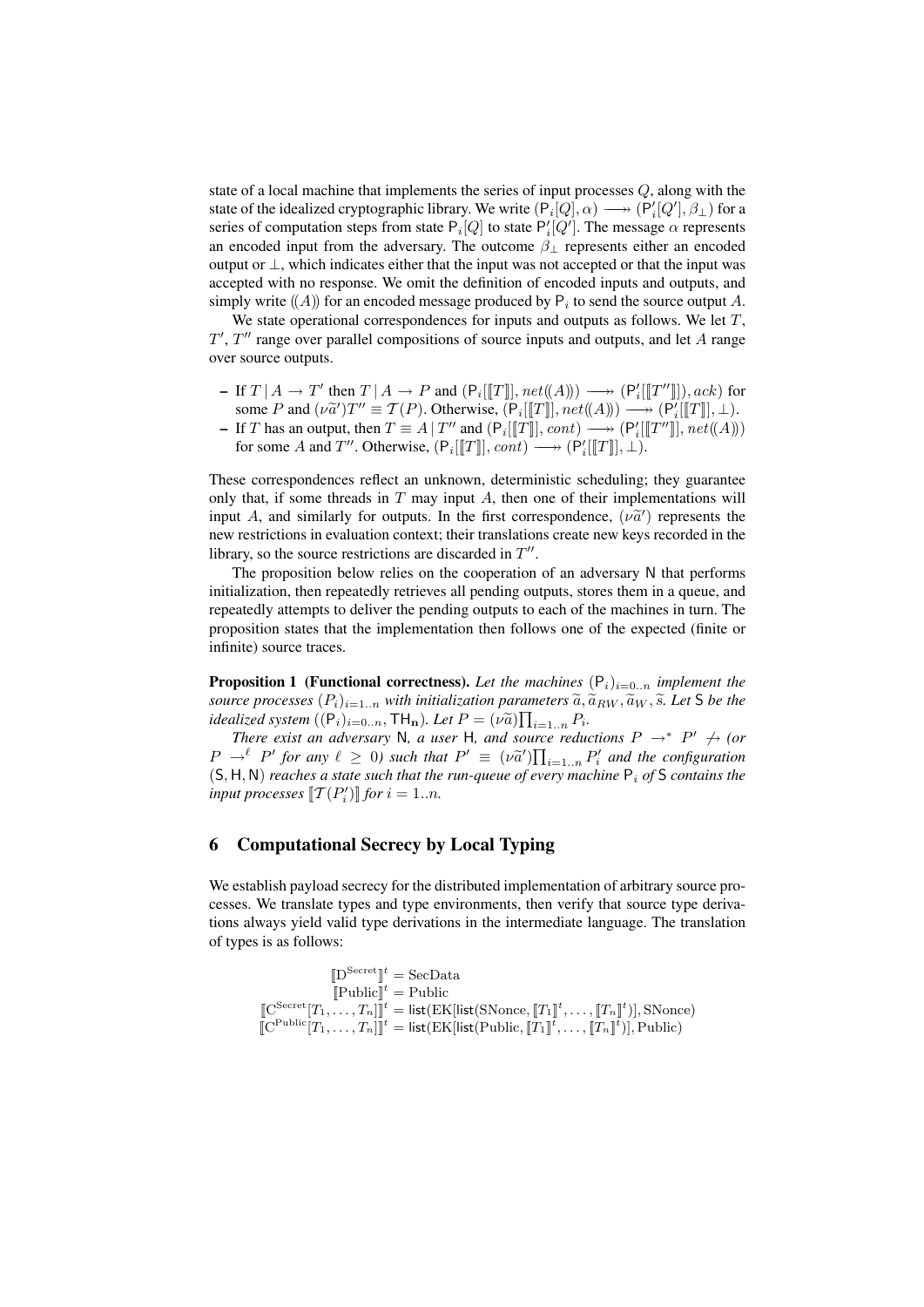Hence, the translation of channel types follows our choice of communication protocol.

We lift our translation from types to environments. When translating the name binding for a, we bind two variables:  $a$  to the translated type, and  $a^-$  to the type of the corresponding private decryption key. We translate bindings as follows:

 $[[x:T]]^t = x: [[T]]^t$  $[a:D^{\text{Secret}}]^t = a:\llbracket D^{\text{Secret}}\rrbracket^t$  $[a:\text{Public}]^t = a:\text{[Public]}^t, a^{-}:\text{[Public]}^t$  $[a:\mathrm{C}^\mathrm{Secret}[T_1,\ldots,T_n]]^t = a:\mathrm{[C}^\mathrm{Secret}[T_1,\ldots,T_n]]^t, a^-:\mathrm{DK}[\mathsf{list}(\mathrm{SNonce},[T_1]^t,\ldots,[T_n]^t)]$  $[[a:\mathbf{C}^{\mathrm{Public}}[T_1,\ldots,T_n]]^t = a:\mathbf{C}^{\mathrm{Public}}[T_1,\ldots,T_n]]^t, a^{-}:\mathbf{DK}[\mathsf{list}(\mathsf{Public}, [T_1]^t,\ldots,[T_n]^t)]$ 

We let  $\Gamma_0$  be the intermediate-language environment that assigns types to the implementation channels  $\emph{net}, \emph{ack}, \emph{cont}, \emph{export}, \emph{import}, \emph{and} \emph{ export}_i, \emph{import}_i, \emph{user}_i$  for  $i = 1..n$  in such a way that  $\Gamma_0 \vdash I_0$ . (The definition of  $\Gamma_0$  appears in the full version of this paper.) We let  $[**E**]<sup>t</sup>$  be  $\Gamma_0$  plus the translations of the bindings in E.

The next lemma states that source subtyping is preserved, and that all type derivations for source terms and processes yield type derivations in the intermediate language.

#### Lemma 1 (Type preservation).

*I.* If  $T \leq T'$  then  $[T]^t \leq [T']^t$ . 2. If  $E \vdash M : T$  then  $[[E]]^t \vdash M : [[T]]^t$ . *3. If*  $E \vdash P$ *, then*  $[E]^t \vdash [P]$ *.* 

We obtain:

**Theorem 1.** Let  $P = \prod_{i=1...n} P_i$ . Let the machines  $(P_i)_{i=0...n}$  implement the source *processes*  $(P_i)_{i=1..n}$  *with initialization parameters*  $\tilde{a}, \tilde{a}_{RW}, \tilde{a}_{W}, \tilde{s}$ *.* 

*Let* E *be the source typing environment that contains*

- $-(s : D<sup>Secret</sup>)$  *for each*  $s \in \tilde{s}$ *;*
- $-(a : \mathrm{C}^\mathrm{Secret}[\tilde{T}])$  *for each*  $a \in \tilde{a} \setminus \tilde{a}_W$ *;*
- $-(a : C^{\text{Public}}[\tilde{T}])$  *for each*  $a \in \tilde{a}_W$ .
- $-$  (*b* : Public) *for each*  $b \in \tilde{a}_{RW}$ *.*

If  $E \vdash P$ , then the concrete system  $(\mathsf{P}_i, \mathsf{M}_i)_{i=0..n}$  preserves payload secrecy of  $\widetilde{s}$ .

We illustrate the use of the theorem on the example of Section 3. We have established that  $E \vdash A \mid B$ . Let S be the system that includes machines  $(P_i)_{i=0,1,2}$  with initialization parameters  $\tilde{a}_1 = \{a\}, \tilde{a}_2 = \{b\}, \tilde{a} = \{a,b\}, \tilde{b}_1 = \{b,s\}, b_2 = \{ack\}$ initialization parameters  $\tilde{a}_1 = \{a\}$ ,  $\tilde{a}_2 = \{b\}$ ,  $\tilde{a} = \{a, b\}$ ,  $b_1 = \{b, s\}$ ,  $b_2 = \{ackab}$ ,  $\tilde{b}_2 = \{ackab}$ ,  $\tilde{a}_{23} = \{a, b\}$ , and  $\tilde{a}_{23} = \{c\}$ , such that  $P_1$  hosts the  $b = \{ack, s\}$ ,  $\tilde{a}_{RW} = \{ack, s\}$ ,  $\tilde{a}_W = \{a, b\}$ , and  $\tilde{s} = \{s\}$ , such that  $P_1$  hosts the translation of  $A$ . B, bosts the translation of  $B$  and  $B_2$  runs the initialization process  $I_2$ . translation of A,  $P_2$  hosts the translation of B, and  $P_0$  runs the initialization process  $I_0$ :

$$
I_0 = export_1(a).export_2(b). \overline{export\langle a, b \rangle}. import(ack). user(s). \\ cont(.).\overline{import_1\langle b, s \rangle}.cont(.).\overline{import_2\langle ack \rangle}
$$

Since E meets the conditions of Theorem 1, system S preserves payload secrecy of s.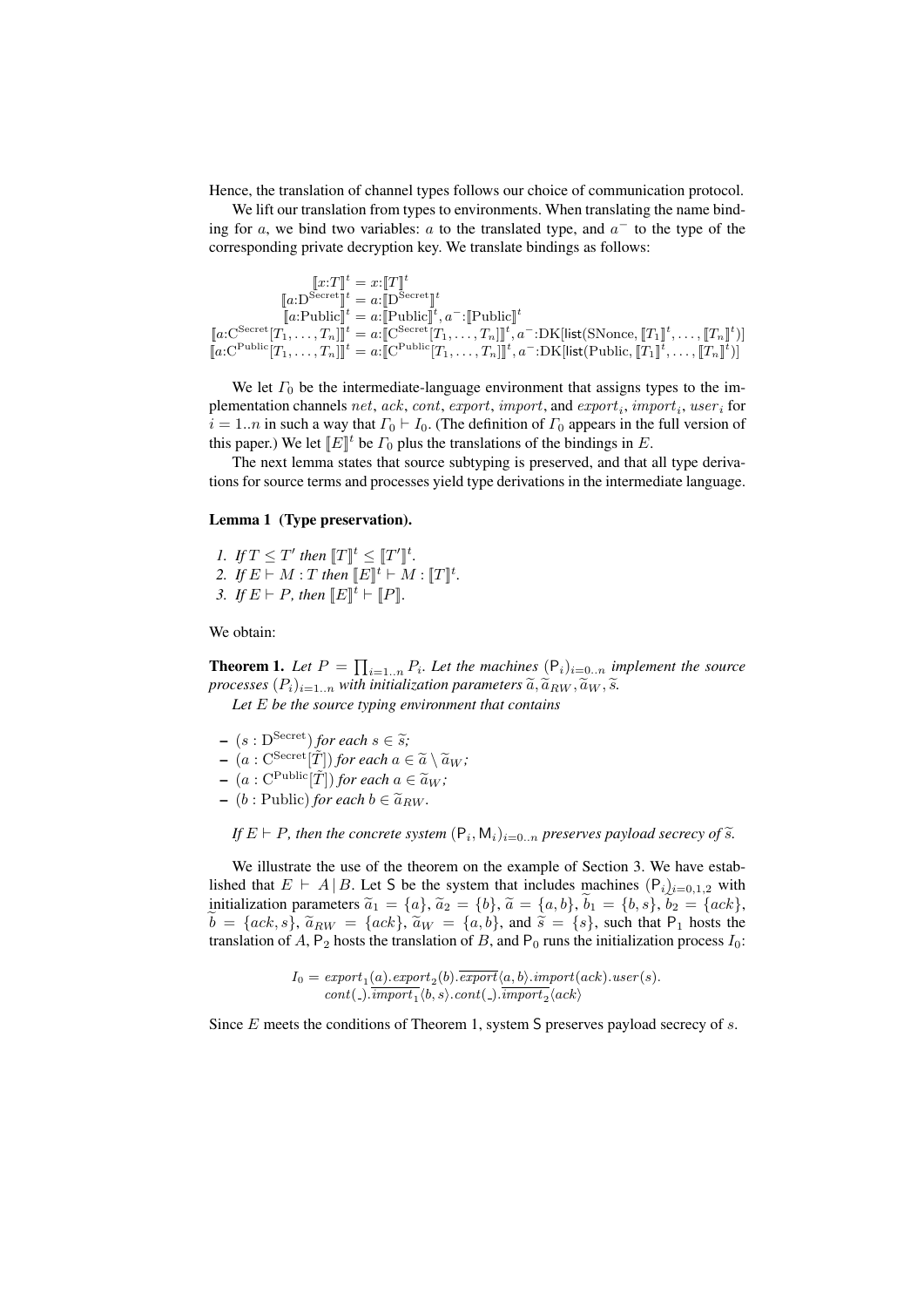## 7 Types for Channel Groups

In this section, we supplement our type system with typing rules adapted from Cardelli et al. [14]. These rules are also designed to ensure formal secrecy by typing, but they concern symmetric communication channels, confined using scoped groups of names. Relying on this confinement discipline, we can implement channels using symmetric encryption, with computational secrecy guarantees.

Group Types in the Source Language Group types embody static scoping policies in the pi calculus; they help control the dynamic extrusion of channels by partitioning them into named groups and statically controlling the scope of these groups. Groups can be dynamically created as part of the computation; they ensure that "channels of group G are forever secret outside the initial scope of  $(\nu G)$ " [14].

We extend the grammars for source processes and types accordingly:

| $P, Q ::=$                                    | processes         | $T ::=$  | types                                    |  |
|-----------------------------------------------|-------------------|----------|------------------------------------------|--|
| $\cdots$                                      | (see Section 2)   | $\cdots$ | (see Section 3)                          |  |
| $M\langle M_1,\ldots,M_n\rangle_{\mathsf{s}}$ | output            |          | $G[T_1, \ldots, T_n]$ channel in group G |  |
| $M(x_1,\ldots,x_n)_{\mathsf{s}}.P$            | input             |          |                                          |  |
| $!M(x_1,\ldots,x_n)_{\rm s}.P$                | replicated input  |          |                                          |  |
| $(\nu G)P$                                    | group restriction |          |                                          |  |
| $(\nu_s a: G[T_1,\ldots,T_n])P$               | restriction       |          |                                          |  |

We assume an infinite set of groups and let G, G' range over groups. The process  $(\nu G)F$ binds G with scope P. We consider processes up to renaming of bound groups.

The other processes enable communication and restriction on names that belong to a group, much as the processes of Section 2, except for an additional "s" that indicates the usage of group names (so that we can select symmetric-key cryptography in the implementation). Restrictions also mention types, which are useful here for guiding the translation.

Operationally, group restrictions behave like name restrictions, with similar structural-equivalence rules and an additional context rule for reductions:  $P \to P' \Rightarrow (\nu G)P$  $\rightarrow (\nu G)P'$ . Hence, group types do not play any dynamic role, and we can retrieve untyped source processes and the untyped semantics by type erasure [14, Section 3].

We supplement our type system with additional typing rules for groups:

$$
\frac{E \vdash \diamond \quad G \notin dom(E)}{E, G \vdash \diamond} \quad \frac{E \vdash \diamond \quad G \in dom(E) \quad u \notin dom(E) \quad E \vdash T_1, \dots, E \vdash T_n}{E, u : G[T_1, \dots, T_n] \vdash \diamond}
$$
\n
$$
\frac{E \vdash M : G[T_1, \dots, T_n] \quad E, x_1 : T_1, \dots, x_n : T_n \vdash P}{E \vdash ! = M(x_1, \dots, x_n)_s.P} \quad (\text{Input } G)
$$
\n
$$
\frac{E \vdash M : G[T_1, \dots, T_n] \quad \forall i \in \{1, \dots, n\}, E \vdash M_i : T_i}{E \vdash \overline{M} \langle M_1, \dots, M_n \rangle_s} \quad (\text{Output } G)
$$
\n
$$
\frac{E, G \vdash P}{E \vdash (\nu G)P} \quad (\text{Group Restriction}) \qquad \frac{E, a : G[T_1, \dots, T_n] \vdash P}{E \vdash (\nu_s a : G[T_1, \dots, T_n])P} \quad (\text{Restriction } G)
$$

The well-formedness rules demand that all groups are recorded in  $E$  and group types are not mutually recursive. Thus, (Group Restriction) ensures that a restricted  $G$ never occurs in the type of a free variable.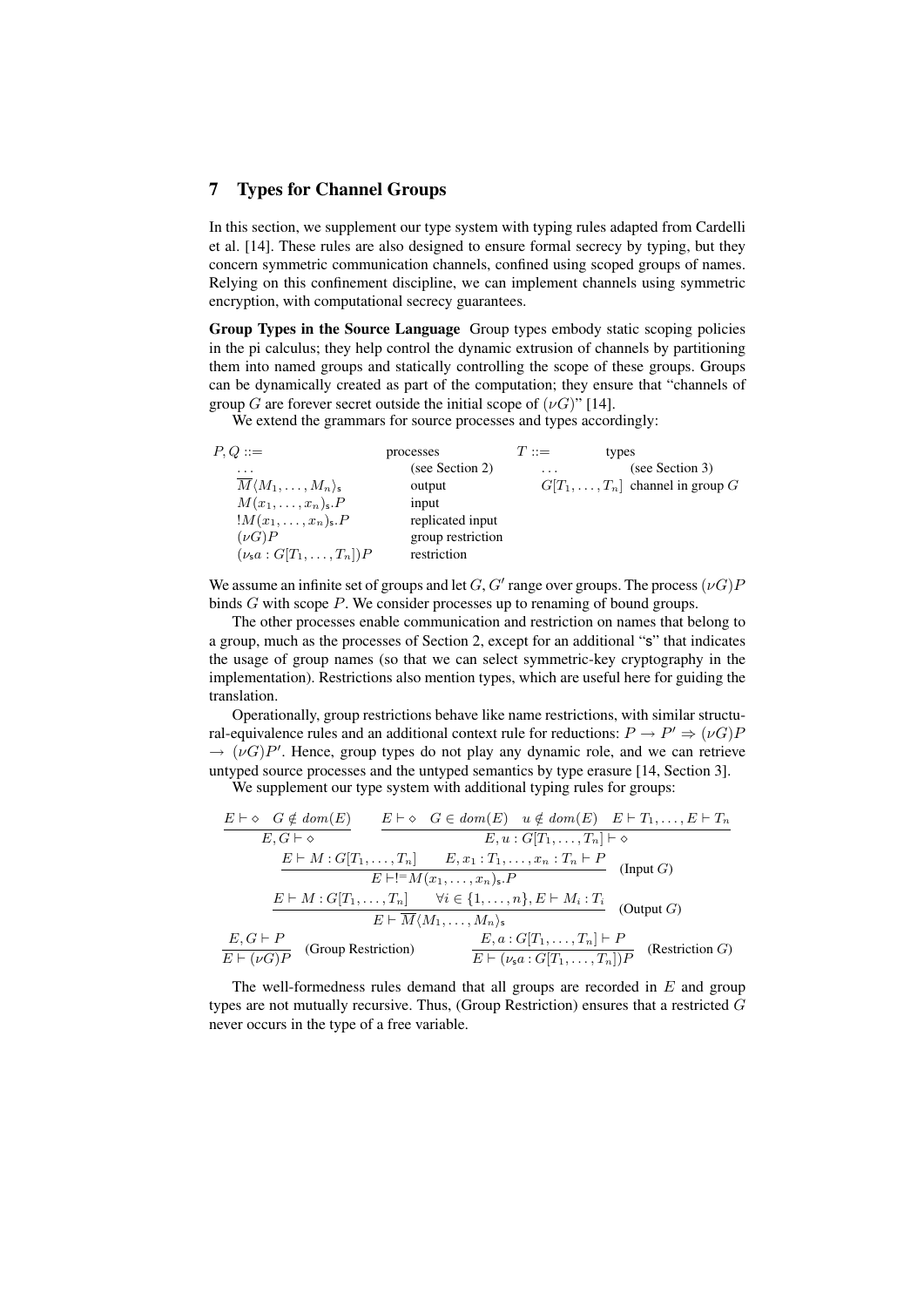The other rules are standard. In contrast with the rules for local channels, (Input  $G$ ) enables inputs on any term with a group type.

An Example Consider the processes:

$$
A = (\nu_s d : G[D^{\text{Secret}}]) (\overline{c} \langle d \rangle_s | \overline{d} \langle s_1 \rangle_s | \overline{d} \langle s_2 \rangle_s)
$$
  

$$
B = !c(z)_s.z(x_1)_s.z(x_2)_s
$$

Here,  $c$  represents a private, long-term channel between  $A$  and  $B$ , and  $d$  represents a private channel for a session; A creates d in group  $G$ , sends it to  $B$  on  $c$ , and uses d to send secrets  $s_1$  and  $s_2$  to B.

We can assign types so that  $(\nu G)(\nu_s c : G[G]D^{Secret}]](A | B)$  typechecks, with  $s_1$ and  $s_2$  of type  $\mathrm{D^{Secret}}$ .

Two Difficulties with Symmetric Encryption Scoped group types are a good match for symmetric keys, with their limitations. We discuss two such standard limitations in the context of the intermediate language and the idealized cryptographic library.

- *Encryption cycles* may occur when the same symmetric keys are used both as encryption keys and within encrypted values. Cycles are potentially unsafe, and therefore excluded by standard computational definitions of secrecy [7]. In particular, cycles must be excluded in the cryptographic library [9], as follows: every secret symmetric-key encryption has an integer rank,  $k$ , and the idealized library checks that, for every encryption, (the symbolic representation of) the value to be encrypted includes only encryptions of a strictly lower rank.
- *Key compromises* may occur during the computation, but they are hard to model computationally. The cryptographic library simplifies the issue by requiring that any symmetric key that may eventually be leaked to the adversary be leaked before any encryption under the key becomes known by the adversary [9]. Laud's type system simplifies further, and excludes any leakage of symmetric keys by typing.

To address the second limitation, we extend the intermediate language, as follows. By convention, we use rank 0 to indicate a key that is (immediately) leaked to the adversary. We refine the rule (SK) for gen\_symenc\_key( $k$ ) [17]:

$$
\frac{k \ge 0}{\text{gen\_symenc\_key}(k) : \text{SK}^k[T]} \quad \text{(SK)}
$$
\n
$$
\frac{k > 0}{\text{gen\_symenc\_key}(0) : \text{Public}} \quad \text{(PSK)} \quad \frac{k > 0}{\text{gen\_symenc\_key}(k) : \text{SK}^k[T]} \quad \text{(SK')}
$$

The special typing rule for  $k = 0$  is admissible<sup>4</sup>; indeed, Laud's system already supports symmetric keys of type Public received from the adversary.

Moreover, we assume that the library implementation of gen\_symenc\_key( $k$ ) detects  $k = 0$  and then leaks the key to the adversary, using some additional port. Technically, we establish payload secrecy result for systems with this modification. However, it is straightforward to show that, if a system preserves payload secrecy while leaking some symmetric keys, then the same system without the leak also preserves payload secrecy.

<sup>&</sup>lt;sup>4</sup> P. Laud, private communication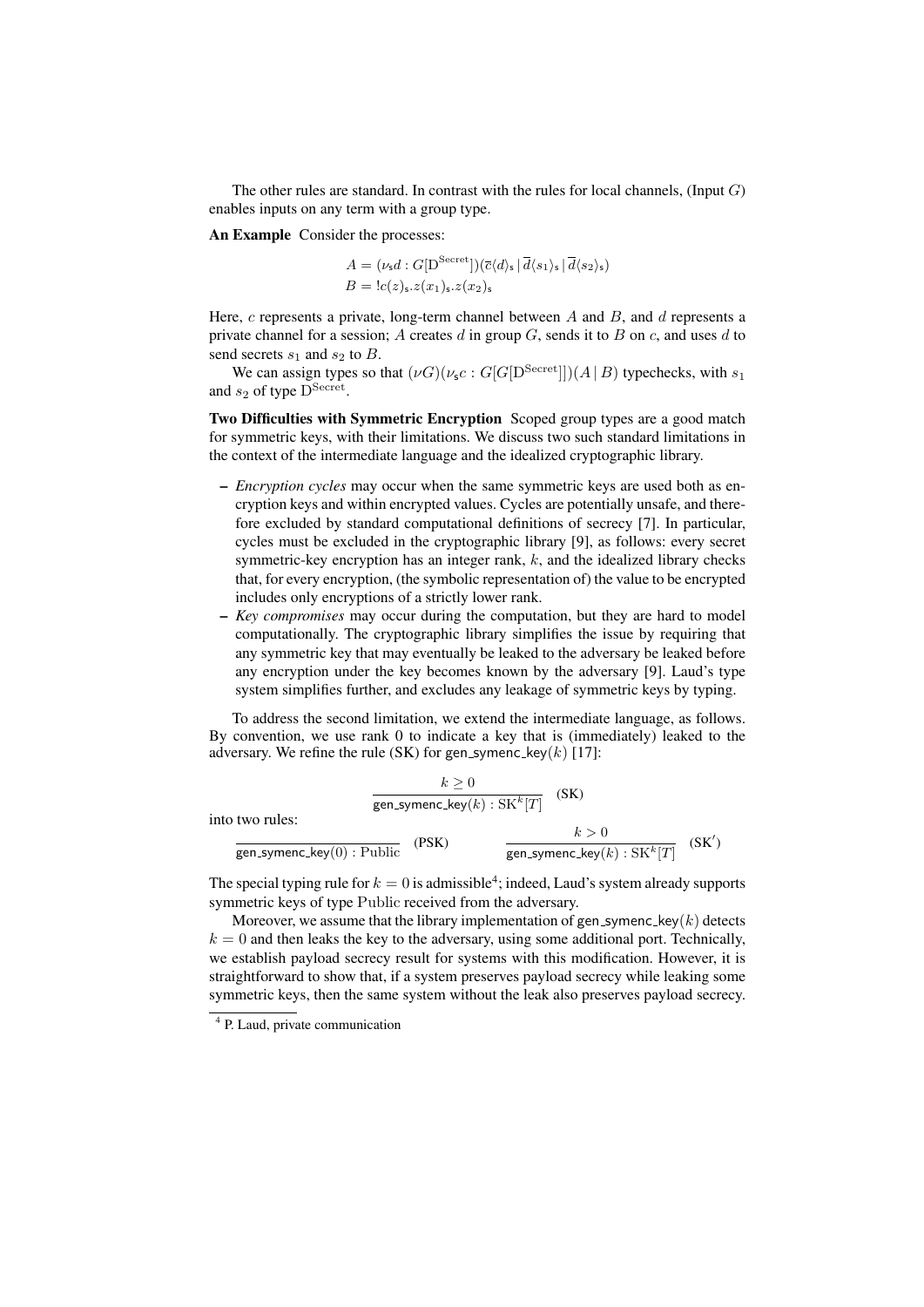(If an adversary breaks payload secrecy for the system without the leak, then the same adversary breaks payload secrecy for the system with the leak—by just ignoring the extra input.) This latter system does not dynamically rely on the rank parameters  $k$ .

Distributed Implementation We describe the distributed implementation of source processes with groups as an extension of the implementation of Section 5.

As a global, preliminary step, we partition the free groups of the source processes  $P_i$ for  $i = 1, \ldots, n$  into public and private groups, we rename the restricted groups so that all groups are pairwise distinct, and we give a rank to every type: rank $(G[T_1, \ldots, T_n]) =$  $1 + \max_{i=1..n}(\text{rank}(T_i))$  when G is private or restricted; all other types have rank 0.

We extend the translations for types and processes as follows:

 $[[G[T_1, \ldots, T_n]]]^{t} = \begin{cases} \text{Public} & \text{when } G \text{ public} \\ \text{crzrank}(G[T_1, \ldots, T_n]) \text{if} \text{int}(\mathbb{T}^T) \mathbb{I}^t & \text{if } T \in \mathbb{N} \text{ otherwise.} \end{cases}$  $\text{SK}^{\textsf{rank}(G[T_1, ..., T_n])}[\textsf{list}(\llbracket T_1\rrbracket^t, \dots, \llbracket T_n\rrbracket^t)]$  otherwise  $\|\overline{M}\langle M_1, \ldots, M_n\rangle_{\mathfrak{s}}\| = \text{cont}(\underline{\ }). \overline{\text{net}}\langle \mathsf{private}(M, \mathsf{list}(M_1, \ldots, M_n))\rangle$  $\llbracket \cdot \rrbracket M(x_1, \ldots, x_n), P \rrbracket = \urcorner \negthickspace net(z) \text{.} \text{ let } x_1, \ldots, x_n = \text{private}(M, z) \text{ in } \overline{\text{ack}} \langle \cdot \rangle. \llbracket P \rrbracket$  $[(\nu G)P] = [P]$  $[(\nu<sub>s</sub>a: T)P] = let a = gen_symenc\_key(rank(T)) in [P] else 0$ 

The translation of environment is extended to group-type bindings pointwise, and discards groups. As in Section 6, we show that our translation of processes is welltyped. Initialization applies unchanged: we exchange private-group names in  $\tilde{a} \setminus \tilde{a}_W$ (just as names of type  $C^{\text{Secret}}[T_1, \ldots, T_n]$ ) and public-group names in  $\tilde{a}_{RW}$ .<br>Finally, we generalize Proposition 1, Lamma 1, and Theorem 1 to sys-

Finally, we generalize Proposition 1, Lemma 1, and Theorem 1 to systems with both kinds of channel implementations, with the additional requirement that, in the toplevel source environment, the types within public-group types be either Public or other public-group types. (We leave details for the full version of this paper.)

#### 8 Conclusion

In summary, we obtain computational secrecy guarantees for an implementation of a standard process calculus with mobile channels. The guarantees apply to processes that conform to typing disciplines originally designed for establishing formal secrecy. It is pleasing that these typing disciplines have a strong, non-trivial computational meaning. One may also be able to extend these results to other secrecy requirements. Further, we expect that analogous results may be established for typing disciplines that enforce authenticity [16] (as already suggested by Laud) and authorization [15]. In addition, implementations such as the one considered in this paper can be hardened against many kinds of attacks, whether or not the corresponding security properties are captured in type systems. Unfortunately, however, some attractive extensions appear challenging. For instance, protection against traffic analysis may require expensive implementation strategies or changes in the source calculus [1, 8]. An interesting direction for further research is the development of high-level models and calculi that would be both convenient for programming and amenable to sound, efficient implementations.

Acknowledgments Abadi's work was partly supported by the National Science Foundation under Grants CCR-0208800 and CCF-0524078. Corin's work was partly supported by an NWO travel grant 02-1979.